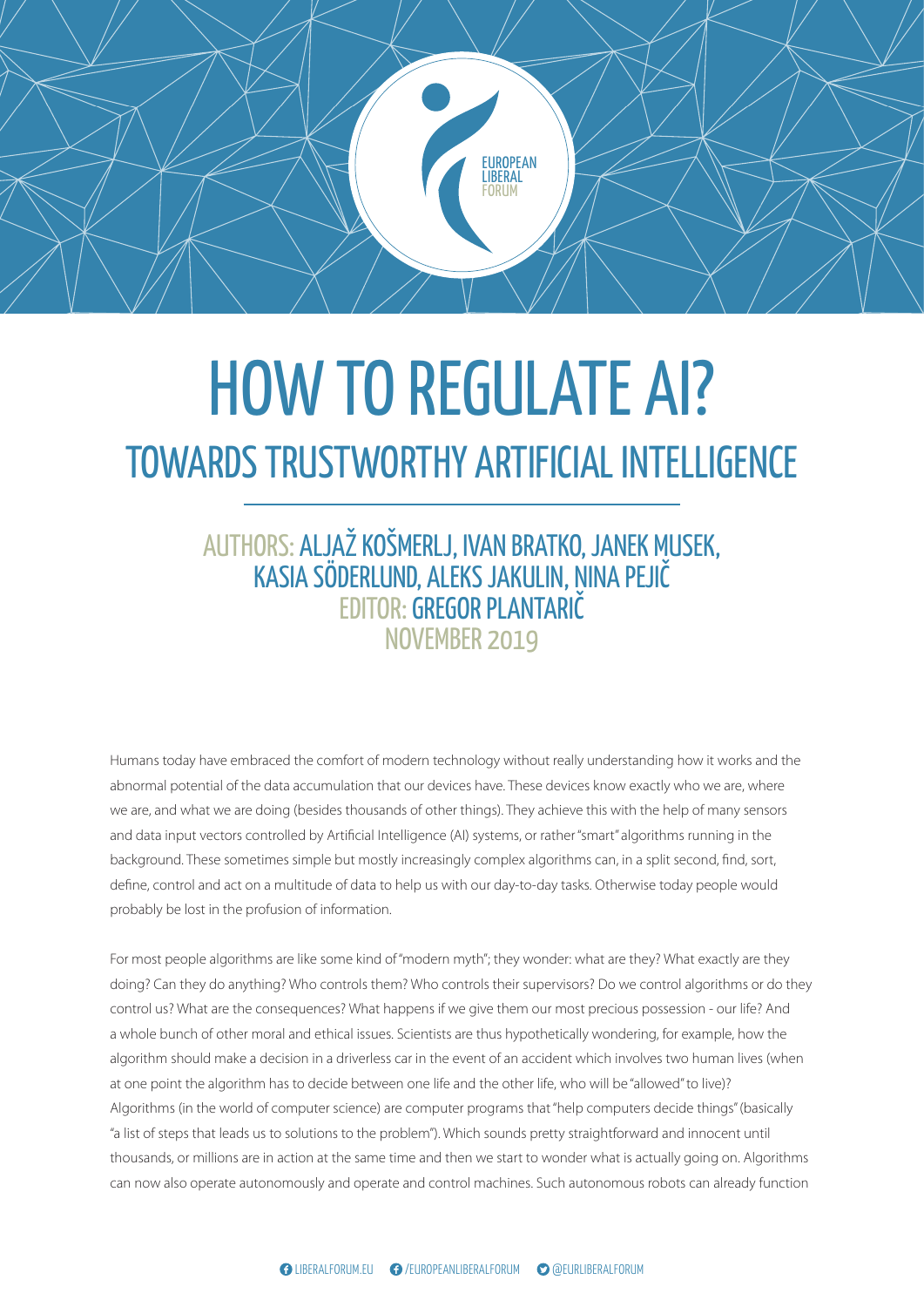$\frac{1}{2}$ and behave independently of humans (or at least with a high degree of independence); however, when one day they are equipped with (highly developed) artificial intelligence, which can understand or learn any intellectual task that a human being can undertake - also known as "General Al"<sup>1</sup>-, we are slowly approaching science fiction scenarios. Of course, we are still very far away from that, but we already have "less smart" machines in use in industry, the military, medicine, space exploration, etc. (some recent projects include Google Car, Atlas, Paro, Skybot F850, Cheetah, BigDog, Spot, Petman, iRobot swarm, autonomous military drones, the social humanoid robot Sophia and the robot Ori Hime). Of course there are always political tendencies to use the AI system and algorithms to control people (the infamous EU project INDECT or the Chinese Social Credit System), or even to predict the criminal behaviour of people based on algorithms in the style of the science fiction film "Minority Report" – those systems have serious flaws and biases (discriminating algorithms).

compared to opening Pandora's box. That's why it is of the utmost importance that our next moves are very well thought out, since further developments in this field can only be expected to be exponential. Since AI systems (respectively algorithms) are increasingly affecting our lives there has been a tendency for legal certainty; on how to regulate them? The regulatory challenges significantly exceed those imposed on autonomous<br>driving or finance, to name just a couple, not forgetting that we are dealing with a distinctly interdisciplina Hence the increasing number of legal and other experts and scholars who are addressing this issue. The regulation of certainty; on how to regulate them? The regulatory challenges significantly exceed those imposed on autonomous AI or more specific algorithms is only a part of a broader interdisciplinary field of regulation of emerging technologies (nanotechnology, biotechnology, autonomous machines, robotics etc.), but this will prove to act as a signpost and cornerstone for our future regulation of emerging technologies. Allowing algorithms to control our life is often

after the iron curtain fell, we can see that there is still 1 Artificial general intelligence (AGI), strong AI, full AI etc.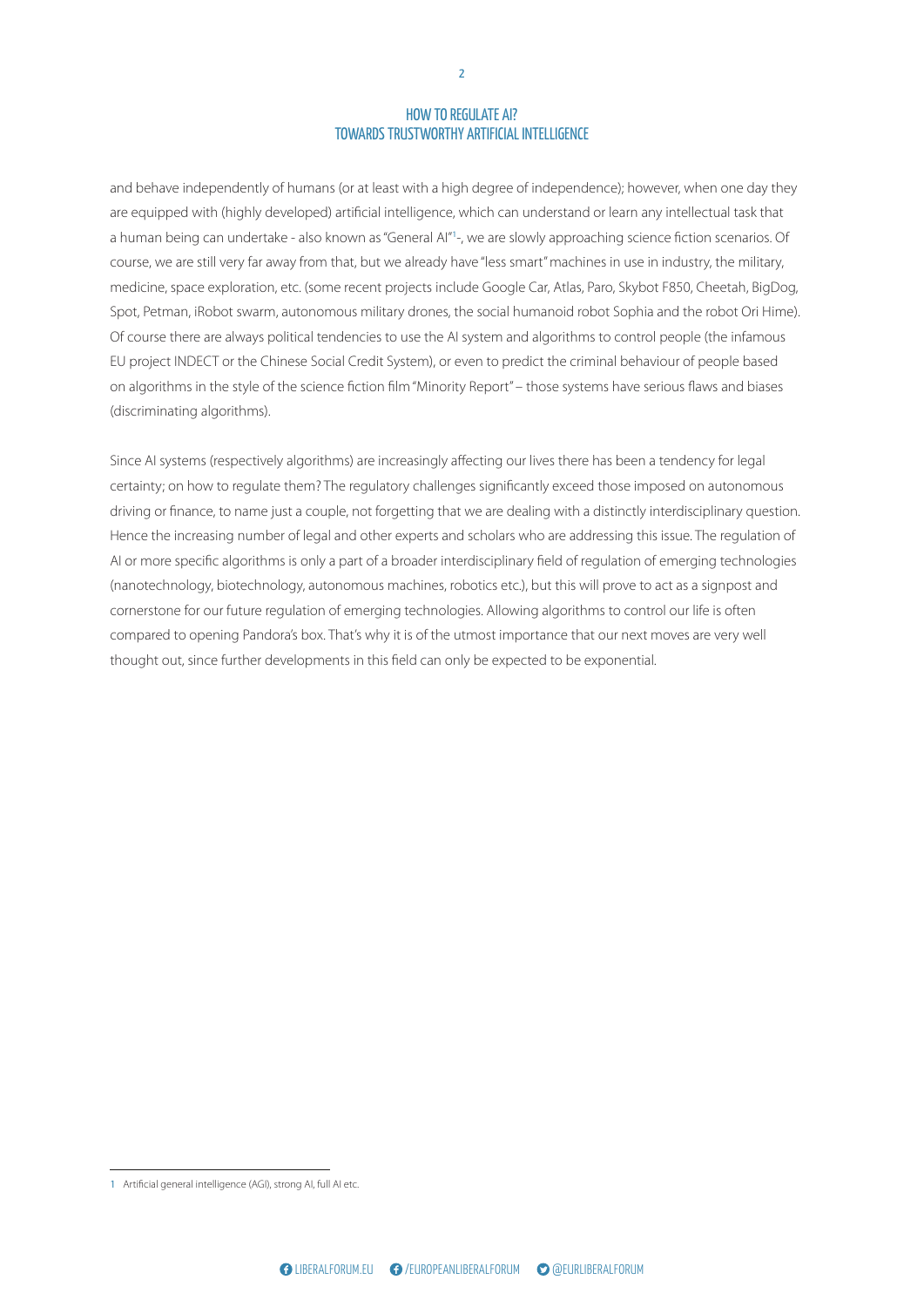#### EUROPEAN SURVIVIŅG AŅD MANAGING ARTIFICIAL INTELLIGENCE FORUM BY ALJAŽ KOŠMERLJ

the short and mid-term.<br>the short and mid-term. Every major technological advance impacting society is naturally met with some level of scepticism, distrust, and even fear. People need time to study a novelty and decide whether and how to accept it. The more involved this novelty is with the basic functions of our lives – for example, how we move around or how we communicate – the greater its impact and thus the tentativeness of acceptance. The field of artificial intelligence (AI), which appears to invade the area of our very thoughts and mental capacities, can, by this reasoning, only be expected to meet with the strongest of resistance. These fears are, however, often based on a poor understanding of the nature of the field. They cloud our ability to capture the true issues, often far more mundane than the sci-fi-quoting headlines, as well as the potential benefits AI can offer in the short and mid-term.

to identify houses, dogs, or even buses, and Deep Blue, having beaten Kasparov in the historic 1997 match, would be a poor araagms player (as it doesn't even know the rate AI researchers are not worried about any type of technological singularity scenario, where a computer that is smarter than humanity would design an even smarter computer, etc. Such automated innovation would require great scientific breakthroughs at a very basic level and is unfathomable just through the continuation of the current modelling approaches that may identify relevant advertisements from our online behaviour. a big power struggle for the space between NATO a poor draughts player (as it doesn't even know the rules, let alone about strategy). This is part of the reason why most ajority of the modern field of artificial intelligence deals with very specific and narrow tasks. In this sense<br>Ime can be misleading, as there is no single "intelligence". This field studies and develops methods that s problems for which humans deem that a certain level of intelligence (whatever that may be) is needed. These methods The majority of the modern field of artificial intelligence deals with very specific and narrow tasks. In this sense the very name can be misleading, as there is no single "intelligence". This field studies and develops methods that solve are tuned to solve a particular task well. They may be able to do so with superhuman efficiency, but their abilities do not generalise to other tasks. A program taught to find cars in photographs will not (without specific extra training) be able

The real problems of AI in today's society are a lot more down-to-earth than news coverage might sometimes imply. The speculation only hard abcassion of thow to a all-controlling autonomous AI system, that could take over our government, adds little to the current problem of automatic targeting in political advertising (of Cambridge Analytica fame). Related big problems, such as self-driving cars, automatic mass surveillance systems, or autonomous military weapons, need a lot of thought and debate, but it needs to be level-headed and fact-based. by presenting a liberal view on reasons for the current Wild speculation only hurts discussion on how to address these. Mentioning an Asimov-inspired<sup>2</sup>, all-seeing and

Better public understanding of artificial intelligence would not only enable better dialogue regarding these big problems but would also alleviate a lot of them by informing peoples' actions. This is driven home even further by the fact that the principles of AI algorithms used today can be understood using high-school-level mathematics. The payoff would arguably be greater than just mitigating existing problems. These methods can be used by individuals as tools to enhance their lives and work. We should strive towards equipping everyone, especially children and young adults, with the skills for being wary of and handling something so impactful. People will adapt to the realities of life with AI, just as they have with email spam or shady marketing practices, but structured efforts can help a lot.

after the iron curtain fell, we can see that there is still the cyberattack in Estonia in 2007 and the 5-day war 2 Isaac Asimov (https://en.wikipedia.org/wiki/Isaac\_Asimov) an American science fiction writer and the inventor of the term "robotics".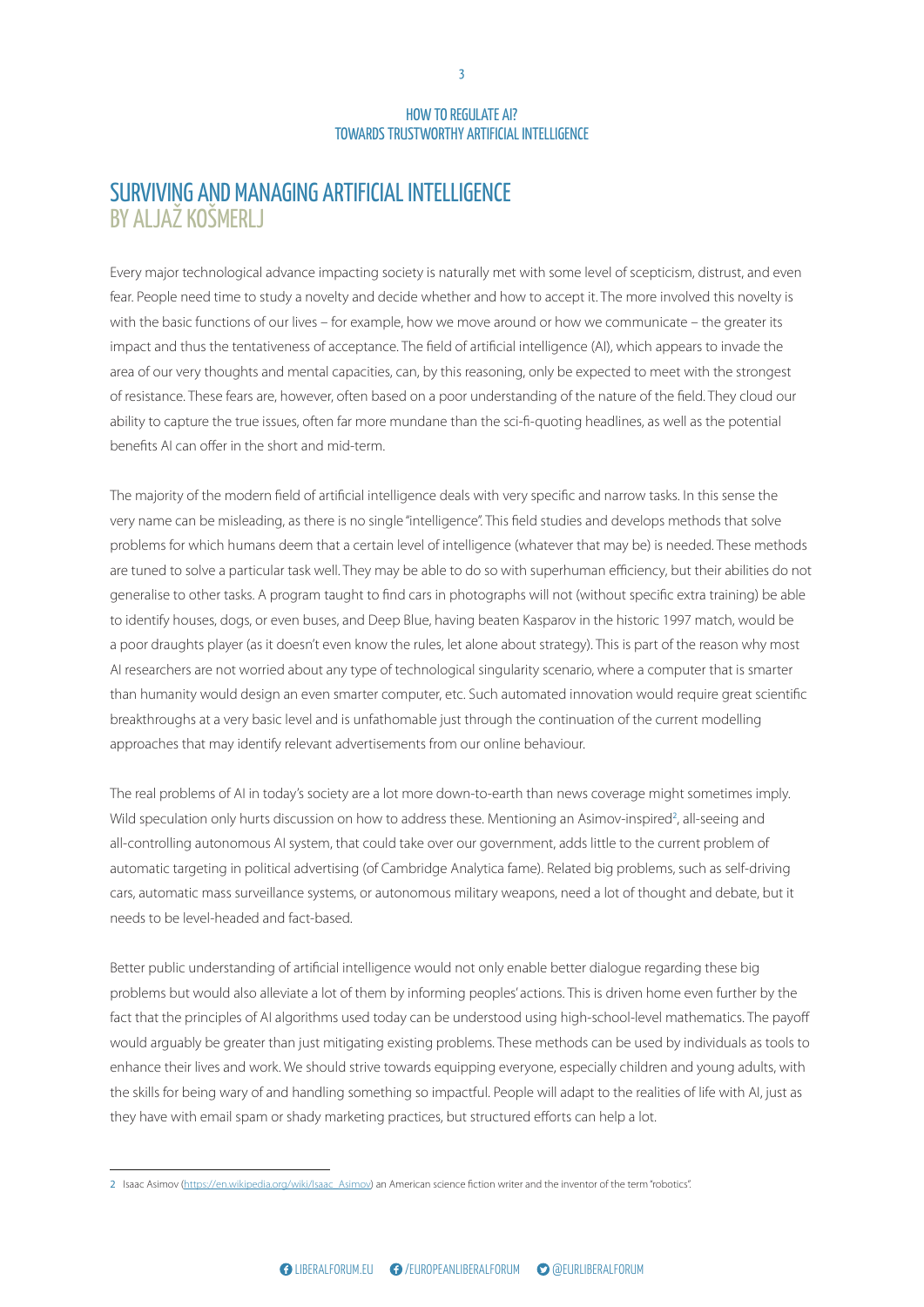$\overline{E}$ Education alone cannot solve everything as the implications of the use of artificial intelligence are so broad and deep that systemic action is warranted. Most experts agree that some level of regulation and oversight is needed, especially the sensitivity of the task they are performing. In this sense there is a clear parallel to the pharmaceutical industry, where<br>the exact function of the drugs may not be clear to lay people, but a system of oversight ensur when considering the potential adverse use of this technology (e.g. for crime or misleading the public). However, the actions taken can be formulated to seek opportunities rather than just limiting possibilities. For example, one concern regarding the widespread use of AI in government and the service industry is that it may take on biases against minority groups through the data it analyses. But these are commonly biases that are already present in these systems. By going through a modelling process on this data with appropriate algorithms which can be thoroughly examined gives us a chance to identify these biases and address them. Of course, this requires expertise and a rigorous methodology which can be formally required and inspected. Transparency of the entire process and of the models is key for numerous applications. Thus, it makes sense to strive for certification of AI systems – seeking proof that they work appropriately for the exact function of the drugs may not be clear to lay people, but a system of oversight ensures safety for the public.

inclusivity, fairness, transparency and accountability. They are also the only formal international agreement regarding AI on this level, having been voted on and agreed to by 43 countries. Finally, as of when this text is written, UNESCO is confirming the establishment of its International Research Centre for AI at the Jožef Stefan Institute in Ljubljana. The relations and security studies. The greatest challenge centre will local on the topics of asing more the co A discussion about the balance between deterrence centre will focus on the topics of using AI for the common good, education, and AI-related policy. -<br>There are several international organisations working towards managing AI and the EU has an active role in at least three of these efforts. In the second half of 2019, the Council of Europe (CoE) started work on the legal standardisation of AI and formalising AI certification. Slovenia is supporting this work through its seat in the United Nations and is leading the CoE committee on AI<sup>3</sup>. EU experts have also played a crucial role in the formulation of the OECD AI Principles<sup>4</sup>. These principles have been formulated over eight months of work by 40 people and enshrine the ideals of

In conclusion, as with any ground-breaking technology, artificial intelligence offers many opportunities as well as pitfalls and there must be careful consideration to take advantage of the former while avoiding the latter. These considerations efforts in play, with Slovenian experts at the forefront of these, to build a formal framework which would ensure that the use of AI follows human values and works towards the common good. should be based on fact rather than hype, otherwise we risk losing sight of the key issues. There are strong international deterrence and dialogue, as well as the division of tasks  $\mathcal{L}$  between the EU and NATO. These will be summarised at  $\mathcal{L}$ 

important. However, in higher three decades in higher three decades in higher three decades in the second decades in the second decades in the second decades in the second decades in the second decades in the second decade

<sup>3</sup> https://www.coe.int/en/web/artificial-intelligence/cahai

<sup>4</sup> http://oecd.ai/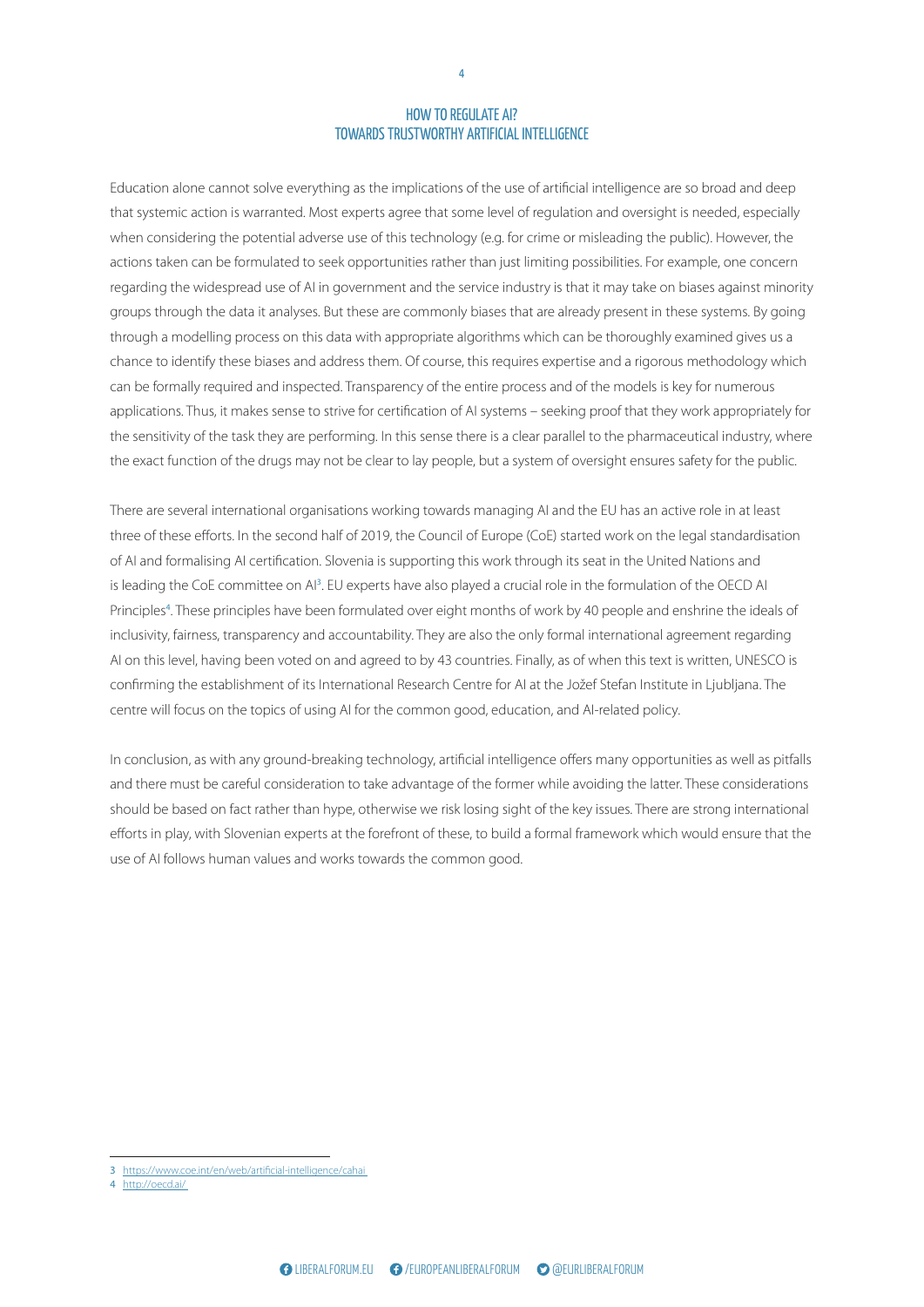#### ECORA WHY IS EXPLANATION IN ARTIFICIAL INTELLIGENCE SO IMPORTANT?  $\overline{\phantom{a}}$ BY IVAN BRATKO

Trustworthy Artificial Intelligence is one of the declared goals of European Commission. An important component of Trustworthy AI is the ability of the system to explain its decisions. This means that the system has to be capable of explaining its decisions and its reasoning in terms that are understandable to humans. This feature is also referred to as the transparency of an AI system, as opposed to a black box whose decisions are difficult or impossible to understand by humans. Here we analyse why transparency is often so important, and why it may be difficult to achieve.

symbolic methods, and the latter type (black boxes) are called sub-symbolic. One famous class of black box methods<br>are neural networks, in particular the kind of networks used in deep learning<sup>5</sup>. Ing techniques based on mathematical logic are, at least in principle, posi-<br>Dialogue: are, at least in principle, posi-<br>of logical reasoning steps. This is similar to following mathematical proof. ras a sequence or logical reasoning steps. This is similar to lollowing mathematical proof, one logical influen<br>hother. Logic-based methods therefore tend to be suitable for explanation. On the other hand, some other<br>of AL therefore inaccessible to a human user. Such methods behave like black boxes. Such methods do not provide explicit The field of AI employs a toolbox of computational methods. Some of these methods naturally tend to be transparent. For example, AI reasoning techniques based on mathematical logic are, at least in principle, possible to be traced by a human as a sequence of logical reasoning steps. This is similar to following mathematical proof, one logical inference after another. Logic-based methods therefore tend to be suitable for explanation. On the other hand, some other kinds of AI methods are notoriously hard to follow. The rationale behind the decisions produced by such methods is justification, nor do they enable further enquiry into the problem. The user is then supposed to accept their decisions or recommendations as they are. The type of reasoning methods that naturally support transparency are also called

It should be noted that some black box methods, deep learning in particular, have recently enjoyed the most rapid progress in terms of performance accuracy. Yet they remain questionable because of the lack of explanation, although considerable research efforts have been made towards improved transparency. Methods of explanation for deep learning remain largely insufficient. Sometimes, to improve the transparency of an AI method, its accuracy is deliberately sacrificed.

it depends on the application as to whether explan increases with the importance of decisions, and also with uncertainty about the correctness of machine decisions. If there is a considerable possibility that a machine's decisions are incorrect or debatable, then the explanation is needed all the more. Some examples of problem domains in which explanation tends to be critically needed are: medicine, finance, legal decisions, and also political decision-making. In the last example, political decisions, the need for explanation might not be entirely obvious. Consider a political party leader who is using an AI advisor. Suppose that in the middle of the election campaign AI recommends a decision that seems to contradict the party's political programme. The party leader is reluctant to implement this advice as there seems to be no obvious reason for this. So she would like an explanation by the AI system, to check whether it is really necessary, or there is an error in the system's judgement. But as the machine cannot explain the reasons, the leader will be tempted simply to accept its advice just because she knows that a machine's decisions are on average more accurate than a human's. In such a case, a lack of transparency may lead to the computer effectively changing the party's political programme and its values. It depends on the application as to whether explanation by an AI system is critically needed. The need for explanation

after the iron curtain fell, we can see that there is still the cyberattack in Estonia in 2007 and the 5-day war 5 Deep learning is part of a broader family of machine learning methods based on artificial neural networks (ed. note)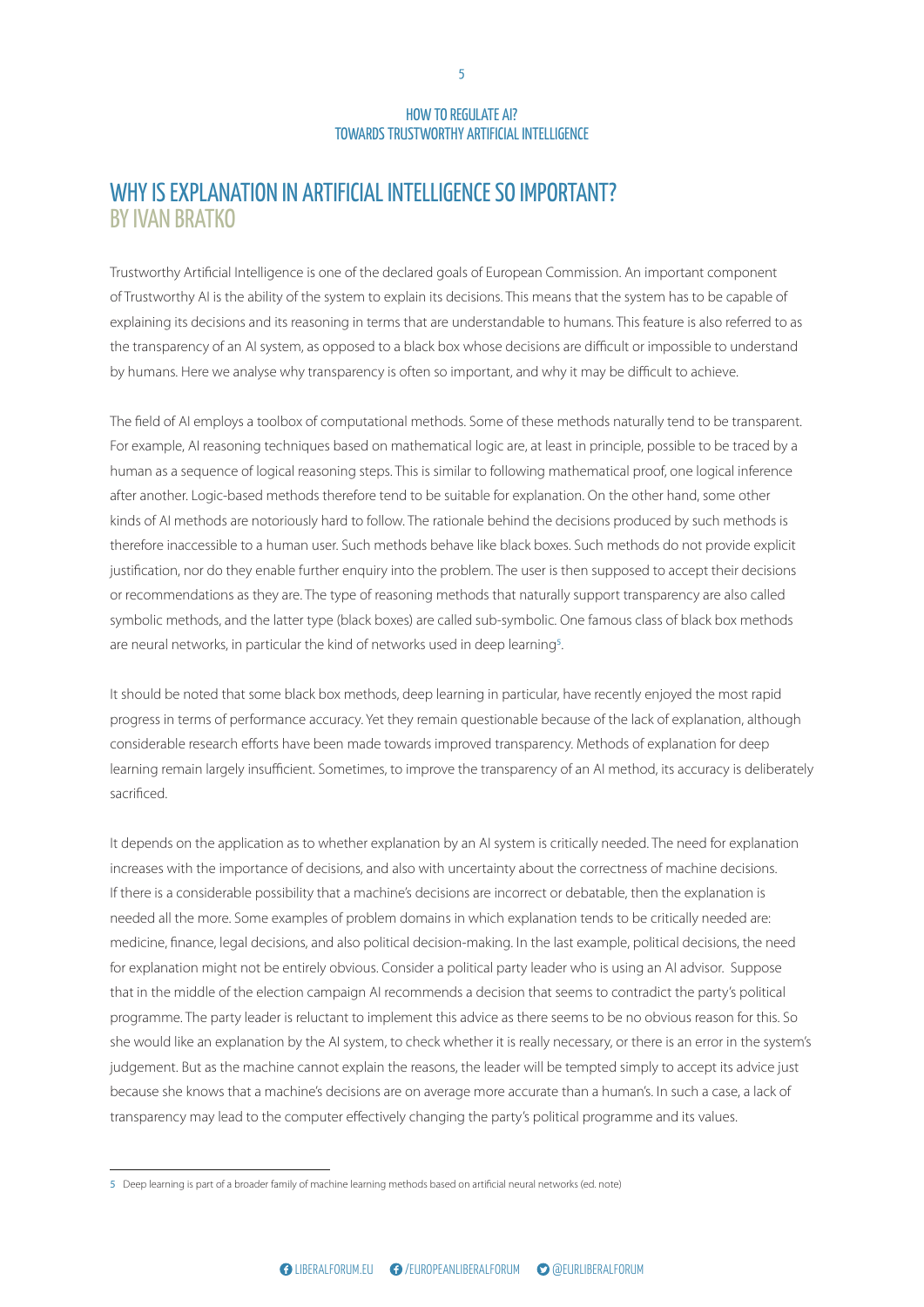$\frac{1}{2}$ In the discussion above, transparency referred to individual decisions or recommendations. In machine learning<sup>6</sup>, there is another type of transparency: after the learning system has completed its learning from data, the question is, what has the system actually learned? The result of learning is a general theory of the domain that can be used for decisionmaking, and which explains the regularities in the domain. Knowing the automatically learned theory would be very useful to a human user in order to improve the user's own knowledge of the domain. In cases where machine learning is used in science to construct new scientific theories from experimental data, understanding the resulting theories is obviously necessary. Again, some machine learning methods, including deep learning, do not provide satisfactory insights into such new theories.

in solving a task. An example is a human and a robot jointly accomplishing a task, each of the two partners carrying out<br>operations for which they are more suitable. For such a cooperation to be effective, the human has to purpose of the actions carried out by the robot.<br> Understanding a machine's decisions and intentions is also essential in cases where a human and a machine cooperate operations for which they are more suitable. For such a cooperation to be effective, the human has to understand the

such mistakes may happen would be very useful for building trust in this technology and assessing risks. This seems to be even more important in cases where the correctness of decisions by AI systems cannot be absolutely guaranteed, but only in probabilistic terms (giving estimates of the probability of the system making an incorrect decision). This is relations and security studies. The greatest challenge abo a reason for anneardes in the centification or ad towards alleviating this problem. A discussion about the balance between deterrence also a reason for difficulties in the certification of automated decision-making systems. An explanation might be a way<br> A further situation when explanation is important arises when an AI system makes a counter-intuitive decision or an<br>obvious mistake. An explanation of such a decision is useful in finding out what the problem is, and how to fix it. There are well-known surprising examples of completely fooling a neural network in image recognition tasks, although the network otherwise seems to be performing with high accuracy. Good and easy to understand explanations of how

Although the problem of explanation in AI has been known for a long time, it was only recently recognised generally as for automated explanation generation are being developed in the area of AI now popularly called Explainable Artificial Intelligence (abbreviated XAI). It should be noted that despite the significant attention that XAI is now attracting, known as the Harmel report, has been the guiding progress towards practical and checave the importance of explanation in building Trustworthy AI, more research in XAI should be supported. a critical component in many applications of AI, in particular in automated prediction and decision-making. Methods between the EU and NATO. These will be summarised at technical progress towards practical and effective methods for generating good explanations is slow. Given the<br>

important. However, in high state  $\sim$ 

<sup>6</sup> Machine learning (ML) is the scientific study of algorithms and statistical models that computer systems use to perform a specific task without using explicit<br>Settimates and increased information interacted (and acts) instructions, relying on patterns and inference instead (ed. note)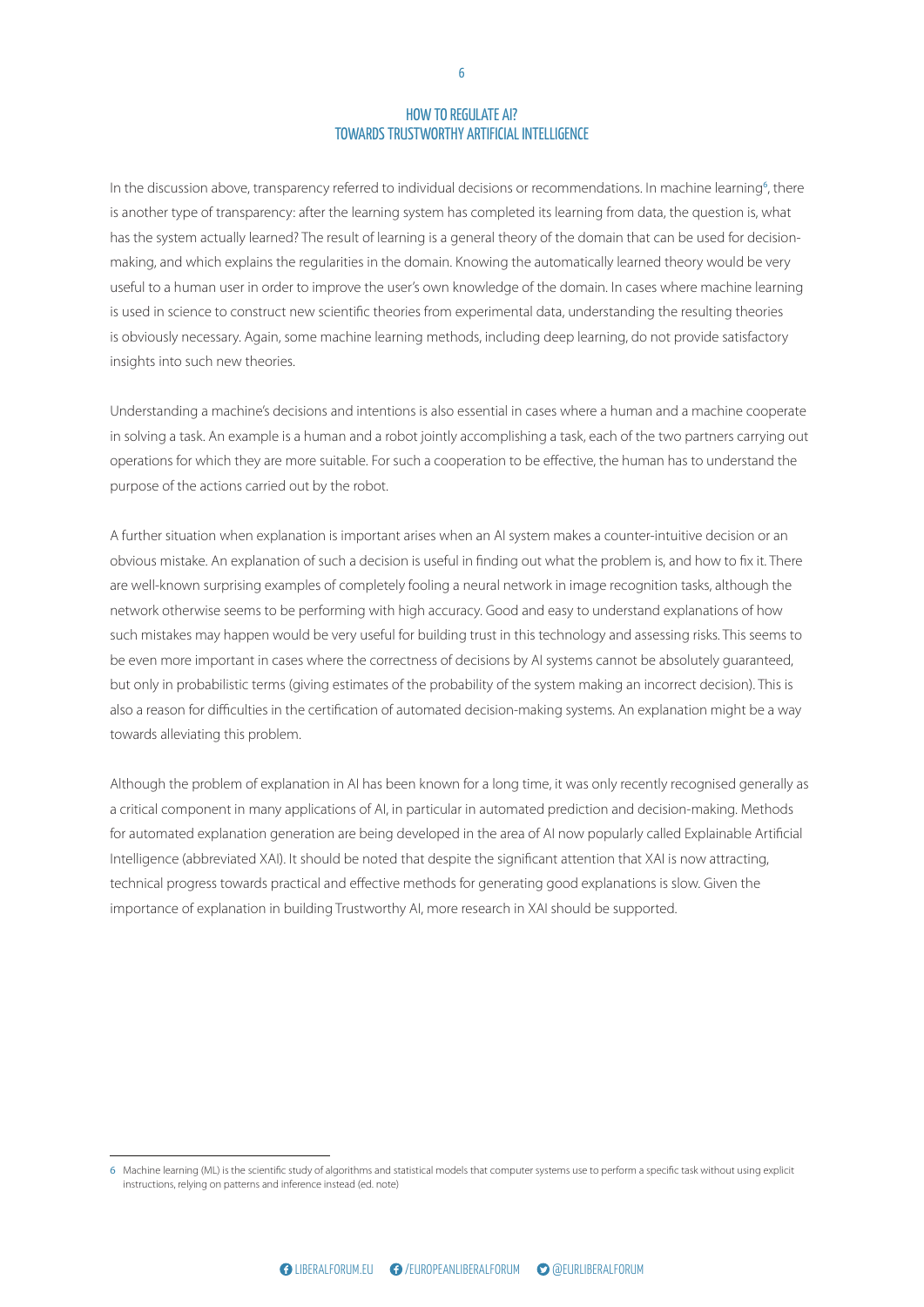#### EUROPEAN THE IMPORTANCE OF ETHICS IN THE AI DEVELOPMENT FORUM BY JANEK MUSEK

The "importance of ethics" sounds like an overused phrase. Yet, in truth, we are not fully aware of this importance. All major societal, personal and professional risks are the consequences of the gap between values and ethical standards, on the one hand, and value-aligned, ethical behaviour, on the other. War, violence, corruption, crime, exploitation, terrorism, poverty, poor interpersonal relations, low working efficiency, all of these are at least to some extent connected to the difference between ethical standards and actual behaviour.

Finent of Aris provided in an serious seenands or our rature. According to<br>Smart society" or "Society 5.0", the future, unprecedented development c<br>w or newly adapted values. However, the values are the basis of ethics. It res, including new or newly adapted values. However, the values are the basis of ethics. It is very clear, the<br>oper ethical and moral standards should be the basic guidelines for AI development and its practical us<br>owerful augmented potential benefits and potential harms. The ethical consideration of AI development and use is therefore A revolutionary development of AI is provided in all serious scenarios of our future. According to the most important of them, like the "Super smart society" or "Society 5.0", the future, unprecedented development of AI should be based on values, including new or newly adapted values. However, the values are the basis of ethics. It is very clear, therefore, that proper ethical and moral standards should be the basic guidelines for AI development and its practical use. AI is the most powerful tool invented in the history of humanity. In comparison to other tools, the development of AI produces even more important.

Thus, successfully coping with the major challenges of AI, societal, economic, psychological and even evolutionary, must be unceled and managed by clear clinear and mo implementation of AI should be prevented. Ethical regulation should also include the integration of ethical principles into the development of learning, creative in self-programming AI systems. Indeed, the integration of ethics into AI systems can be very promising for another simple reason. We know very well that human beings cannot be perfectly ethical. However, fully ethical AI systems are possible: they could exceed humanity even in terms of the ethical point of  $\alpha$ iov $\alpha$ a big power struggle for the space between NATO must be directed and managed by clear ethical and moral rules. Unethical practices in the development, use and<br> view.

Techow do we dear with the ethical chanenges of problems? In the EU, the proposed schedule of ethical AI development regulation is focused on the concept of Trustworthy Artificial Intelligence. According to the proposed EU guidelines (Ethics Guidelines for Trustworthy Artificial Intelligence, 2019), a trustworthy AI should be: by presenting a liberal view on reasons for the current Yet how do we deal with the ethical challenges of AI when we don't have clear solutions to many other ethical

- Lawful (AI must respect all applicable laws and regulations),
- Ethical (AI must respect ethical principles and values), and
- Robust (AI must be technically secure, and it must take into account the social environment at the same time).

From the ethical point of view, Trustworthy AI should follow four basic principles:

- 1. Respect for human autonomy (development and use of AI systems must respect human rights, freedom and autonomy; human oversight over AI must be secured);
- 2. Prevention of harm (AI systems should not cause harm or adversely affect human beings in any way); important. However, in hindsight, almost three decades showed through different through diplomatic  $\frac{1}{2}$

7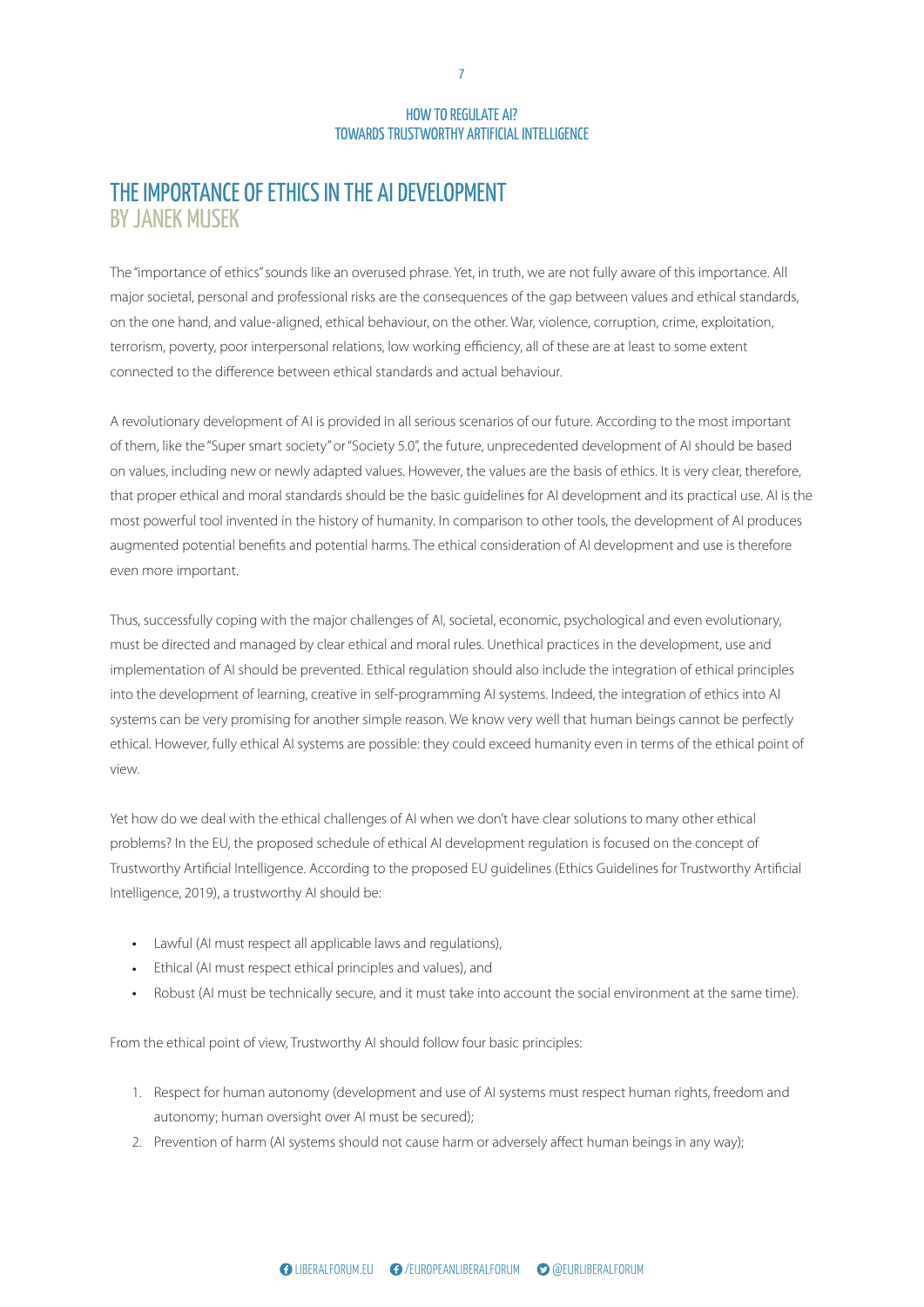- e foir and 3. Fairness (the development and use of AI systems must be fair and unbiased);
- 4. Explicability (the development and use of AI systems must be explainable; they should be based on understandable principles that can be communicated to those directly or indirectly affected by AI).

Further, a Trustworthy AI could only be realised considering seven key demands or requirements:

- 1. Human agency and oversight (AI should not hamper EU fundamental rights, users should be able to understand and interact with AI systems to a satisfactory degree, the rights of end users should not be subject to a decision based solely on automated processing, AI systems and machinery should be fully under human control);
- must be provided);<br>3. Privacy and data governance (privacy and data protection must be ensured); 2. Technical robustness and safety (AI must comprise secure and reliable hardware and software; cybersecurity must be provided);
- 
- 4. Transparency (data sets and processes used in building AI systems must be clearly established, fully explainable<br>to human agents, documented and traceable); to human agents, documented and traceable);
- 5. Diversity, non-discrimination and fairness (all unfair biases should be avoided in the use, development and<br>processing of AI);
- 6. Societal and environmental wellbeing (AI systems should be used for the benefit of preserving democracy and a sustainable environment);
- Fig. accountability (the accountability of and responsibility for the use and outcomes of AI systems should be ensured).

relations and security studies. The greatest challenge is thanged to regionation brioting provide ethical boldtle example for the conflicts between human autonomy and the prevention of harm. These solutions should, for example, comprise when and to which extent the use of AI in preventing crime should interfere with individual freedom and privacy. A discussion about the balance between deterrence Finally, the legislation should provide ethical solutions for cases of conflicts between basic AI ethical principles, for

The Trustworthy AI presupposes full human control of AI development. Yet in the AI development perspective, there is another much darker outcome. In approximately two human generations or sooner, AI can reach so-called "technical known as the Harmel report, has been the guiding prigaturity and atmosphere the enteria or pupermitelinge performance of humans in virtually all domains of interest")<sup>8</sup>. Therefore, it can reach the level of absolute emancipation, absolute independence of our species. This development can radically alter the ethical state of affairs. The emancipated, independent, self-conscious and self-sufficient AI can (secretly or not) create its own ethics, plan its own future and<br> the future of the world. Thus, AI will be able to put the very further existence of humankind under question. We can that humanity is not necessary for the further development of the AI governed world. Can we omit this evil scenario of rapprochement in the 1990s and early 2000s between Russia and the West. The warmer relations, following between the EU and NATO. These will be summarised at singularity"<sup>7</sup> and achieve the criteria of superintelligence (defined as "any intellect that greatly exceeds the cognitive in relations between the West and Russia. It made imagine that an AI "government" can decide that humanity is a threat or an obstacle to the AI planned world or, at least, singularity at all?

important. However, in high state  $\sim$ 

<sup>7</sup> Chalmers, 2010; Eden & Moor, 2012; Kurzweil, 2005; Legg, 2008; Shanahan, 2015; Vinge, 1993; von Neumann, cit. by Ulam, 1958<br>8. Chalmers, 2010; Eden & Mars, 2013; Kurzweil, 2005; Legg, 2009; Shanahan, 2015; Vinge, 1903

<sup>8</sup> Chalmers, 2010; Eden & Moor, 2012; Kurzweil, 2005; Legg, 2008; Shanahan, 2015; Vinge, 1993; von Neumann, cit. by Ulam, 1958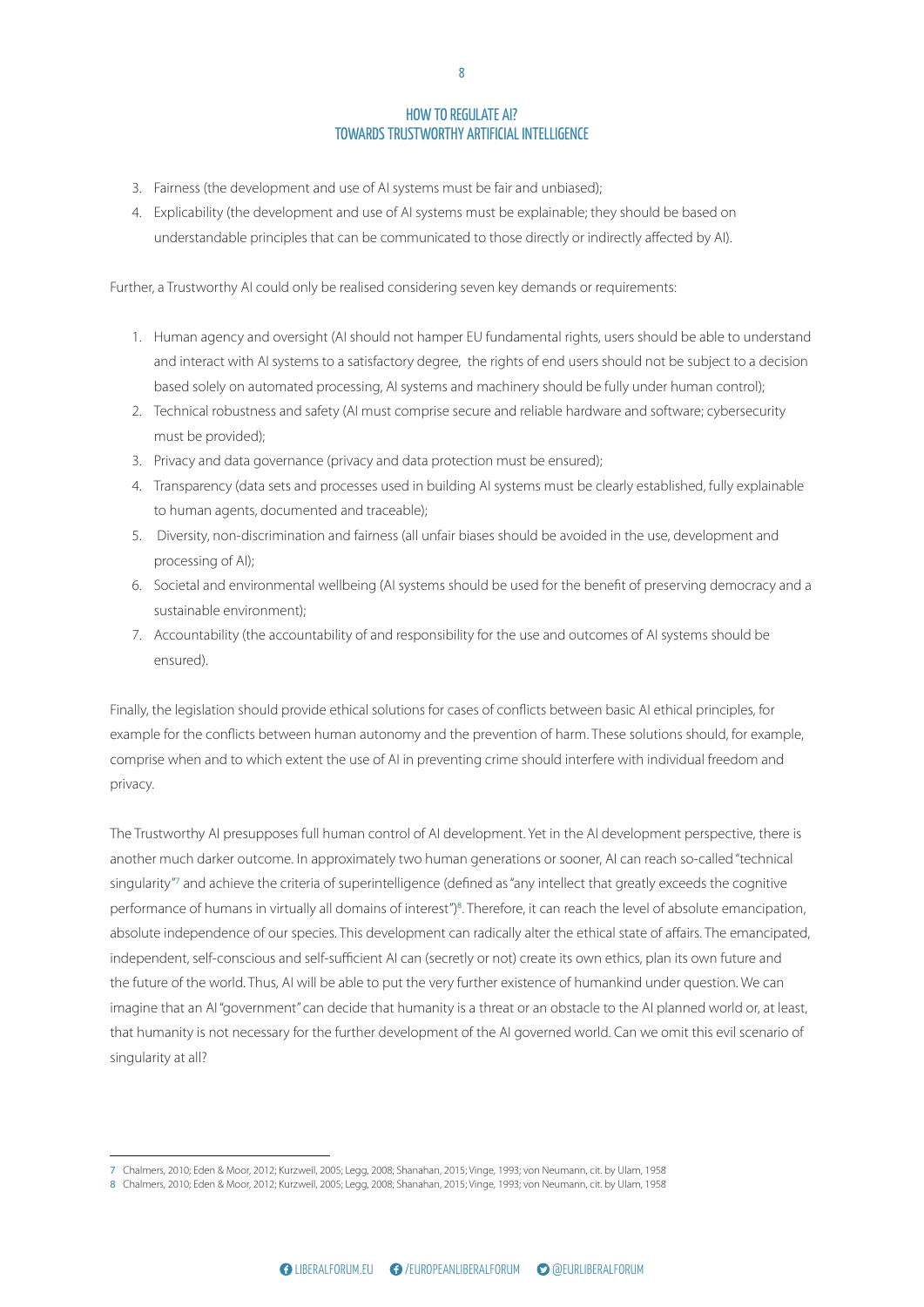$\overline{E}$ A possible solution is offered in the possibility of bio-digital fusion in the process of evolution<sup>9</sup>. This solution depends on the capacity of humanity to integrate super AI with the human brain in order to retain development of super AI under the control of the human mind and ethics. In this perspective, the future man or woman is considered as a "cyber-man", equipped with the most advanced superintelligence. Thus, no branches of superintelligence can escape the control of cyber-humanity.

challenges, which must be successively coped with. On the other hand, the unethical use of AI systems can cause<br>unprecedented destruction and damage. Thus, respect for ethical standards and the maintenance of human control must be accomplished in the future of an AI-enriched society.<br>
<sub>N</sub> Returning to the less remote perspectives of AI development, contemporary societies should take less distant AI challenges very seriously and an ethical consideration of these challenges is imperative. The creation of AI is probably the biggest event in human history. In principle, the use of AI should be beneficial (for example, we can use artificial intelligence to eradicate poverty and hunger from the human race), yet it will change the world by great and complex challenges, which must be successively coped with. On the other hand, the unethical use of AI systems can cause

after the iron curtain fell, we can see that there is still 9 Kemp, Hilbert & Gillings, 2016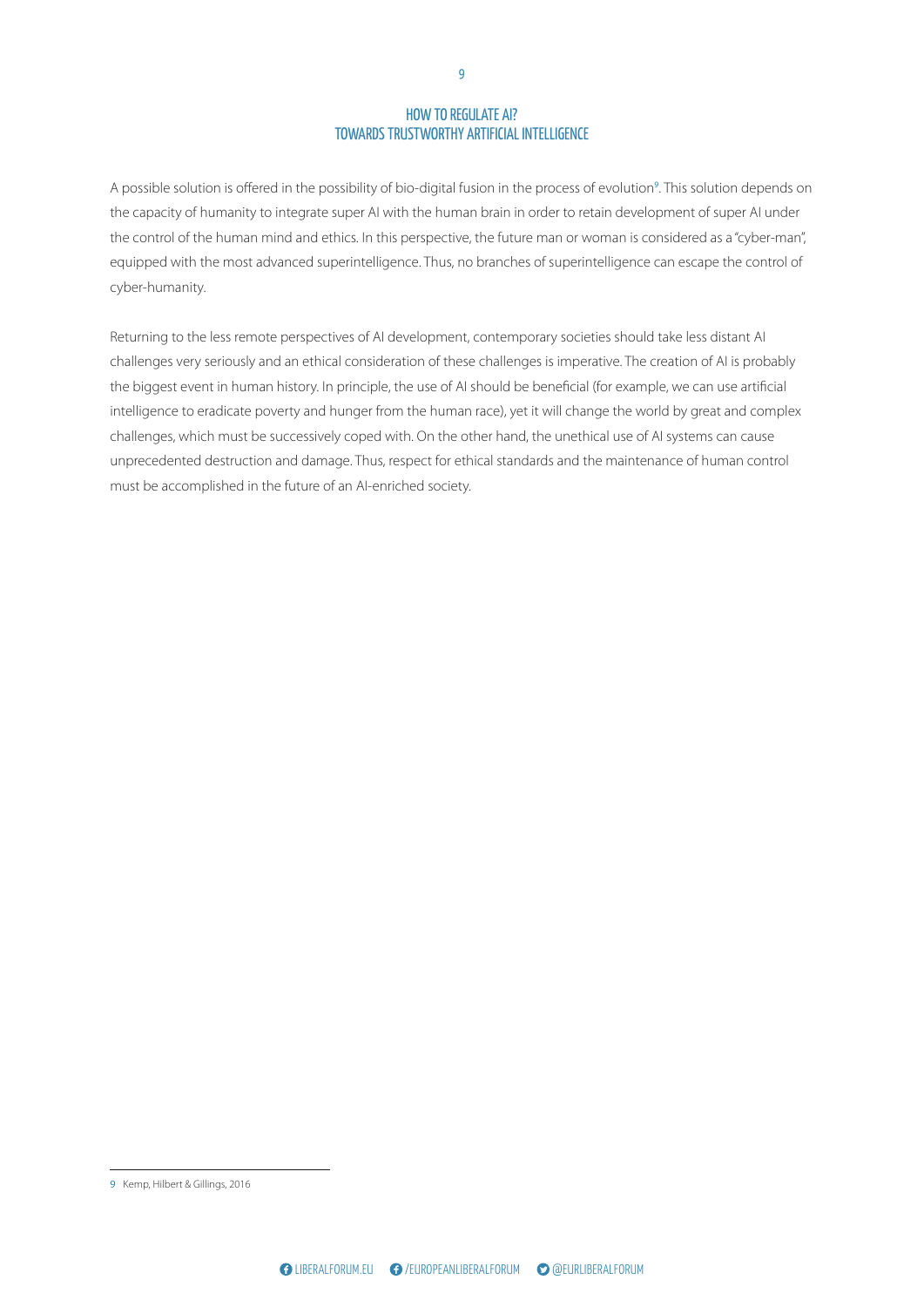## PERSONAL DATA AND PRIVACY IN THE AGE OF AI BY KASIA SÖDERLUND

The pace of development of artificial intelligence (AI) and machine learning (ML) increased rapidly in recent years and many of us wonder when we actually started to use technology from the future and when science fiction became reality. We see countless ways of how useful AI can be and how many global problems it may help us to solve. But in all the excitement about the new technology we must not forget that we need to take all the precautions we can to mitigate the risks that development of AI poses. The discussions concerning regulation of AI in the European Union are tense and our lawmakers do not have an easy task to set the rules for all the rights and interests involved.

#### IS PRIVACY ONLY A PRIVATE MATTER?

<mark>IS PRIVACY ONLY A PRIVATE MATTER?</mark><br>One of the growing concerns with AI is its intrusiveness into our privacy in the online sphere. Smart devices that we use daily provide a constant flow of data, which is duly collected and analysed elsewhere with surgical precision by<br>Sophisticated algorithms. The result is that the receivers of such streams of personal data are able to m dimensions and create very precise projections for us. These profiles are mostly used for commercial purposes to show sophisticated algorithms. The result is that the receivers of such streams of personal data are able to measure us in many us personalised advertisements or more relevant content on social media.

Yet is it really safe that such precise projections of ourselves are at the disposal of hundreds of organisations around the world? How can we trust that profiling will not be used to exploit or manipulate us in ways of which we are not aware?

worldviews is a classical building block of international Indeed, there are considerable risks involved with this massive outflow of personal data. Datasets containing personal data are often targeted in cyberattacks and are subject to leaks. But, perhaps most worryingly, digital profiles of large groups of people can be used in shaping public opinions and for political purposes. This might sound too dystopian and unrealistic until we realise that this is precisely what happened in the Cambridge Analytica scandal, with its involvement in more than 100 election processes worldwide. Since, probably, we are not aware of many other cases Ever since its adoption in 1967, The Report of the Council on the Future Tasks of the Alliance, better of the misuse of our data, there is no doubt that we should take the issues of privacy and personal data protection seriously.

## GDPR VS MACHINE LEARNING ALGORITHMS

The Lonegistator recognised the neca to apadle the la Data Protection Regulation (GDPR), which entered into force in May 2018. The Regulation unified the law governing personal data processing and generally increased the level of protection of personal data in the European Union. And personal data processing and generally increased the level of proceedion or personal data<br>possibly most importantly, it introduced a mechanism for imposing high fines for infring The EU legislator recognised the need to update the law governing personal data processing and adopted the General<br>. possibly most importantly, it introduced a mechanism for imposing high fines for infringements of the Regulation, which has already affected dozens of organisations.

However, many businesses applying the more complex and sophisticated ML algorithms are still struggling with certain Russia and the West. The warmer relations, following tequierments of the GDT it, for example, the negation is what is necessary to process in relation to the clearly specified purposes and no longer than is necessary (principles of data minimisation, purpose limitation, and storage limitation). These principles are directly in opposition to what such algorithms need to become robust, efficient and accurate: vast amounts of data to learn and to perform optimally. many EU and NATO members go back to the drawing go back to the drawing to the drawing to the drawing to the drawing to the drawing to the drawing to the drawing to the drawing to the drawing to the drawing to the drawing t requirements of the GDPR. For example, the Regulation requires that processing of personal data be limited only to

10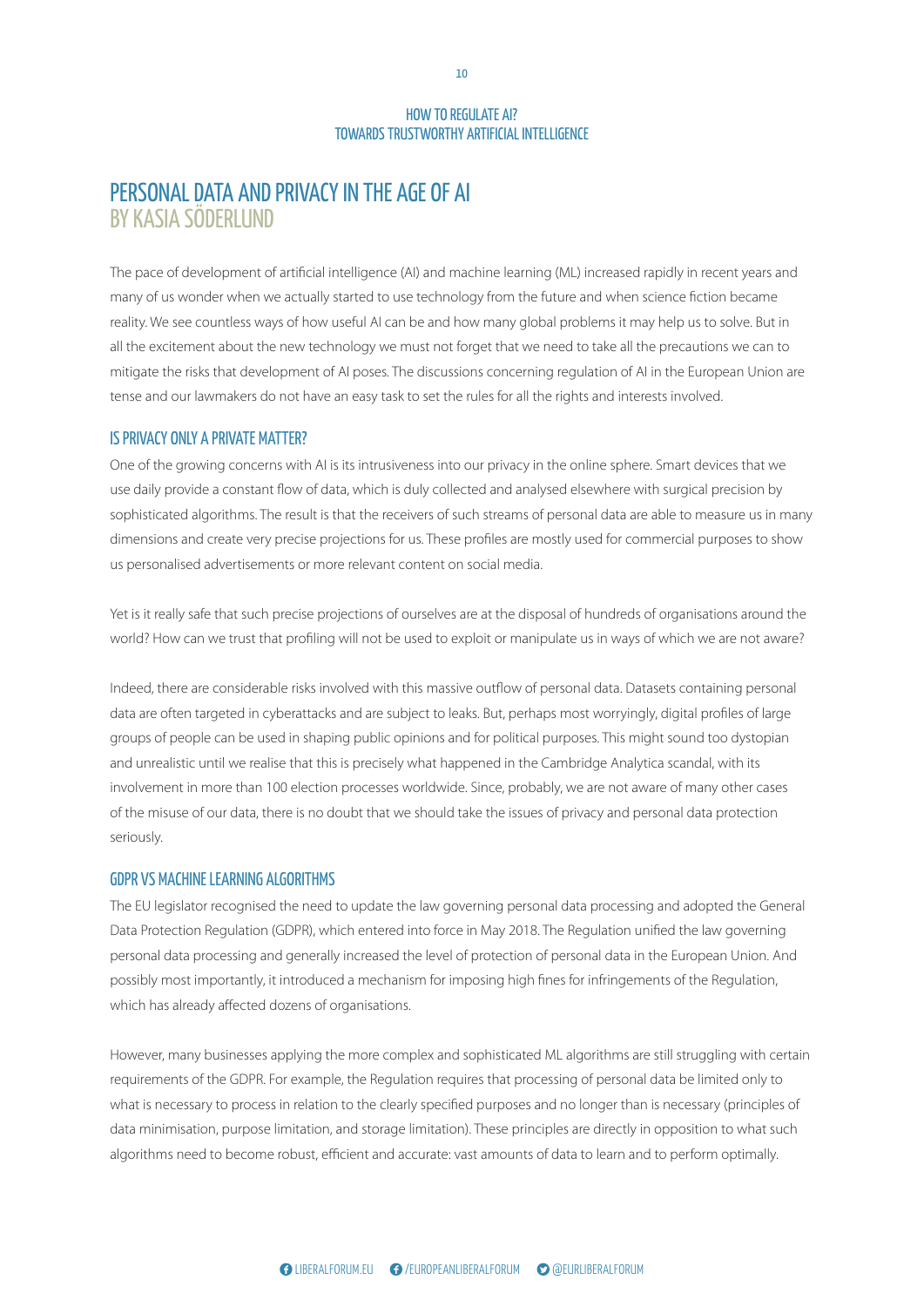$\frac{1}{2}$ Another difficulty in compliance is that opaque ML algorithms are not transparent for humans in the way they operate. While transparency is one of the central principles in the Regulation, insisting on simplification of such algorithms inevitably leads to deterioration of their quality. Transparency is particularly important in respect of algorithmic decisionmaking and profiling which has legal or other significant consequences for individuals. In such cases, according to the guidelines to the Regulation, individuals should be provided with the possibility to review such decisions by someone who can assess all the relevant data and who has the appropriate authority and capability to change the decision. Conformity with this principle therefore seems to be a considerable challenge for the ML industry, as the complexity of ML algorithms is the very reason why they are so effective. However, there are some promising solutions proposed, such as intelligible or explainable AI (XAI), which might provide enough safeguards to satisfy the requirement of transparency.

# BIASES IN ALGORITHMS AND WHAT WE CAN DO ABOUT IT

Since algorithms are increasingly used in many fields, news concerning biased or discriminating algorithms is<br>unfortunately a regular occurrence. Contrary to what had been expected, algorithms emulate human biases and make discriminatory decisions on grounds of race, gender, age, religion or sexual orientation.<br>. Since algorithms are increasingly used in many fields, news concerning biased or discriminating algorithms is

contrast to the human decision-makers, algorithms can be subject to scrutiny and rigorous testing in respect of biases before they are used. In fact, data scientists have already created special algorithms that examine other algorithms for their possible biases. Thus, instead of accusing algorithms of discrimination and perpetuating social inequalities, we should rather use algorithms to improve our own impartiality in decision-making. All in all, the GDPR does not prohibit the use of ML algorithms, it only requires that personal data be processed fairly and in a transparent manner, regardless and pursuing good relations, while at the same time  $\alpha$  in carrier is a seizing over the seizing the seizing the seizing the seizing the seizing the seizing the seizing the seizing the seizing the seizing the seizing the seizing the seizing the seizing the seizing the sei between the European Union (EU) and Russia are also However, we should first consider the reasons behind their bad decision-making. Since algorithms are usually trained on the historical data, what such results demonstrate is in fact our own past history of biased decisions. However, in of means.

#### **CONCLUSIONS**

The widespread application of artificial intelligence and machine learning has imposed a considerable strain on rights to privacy and the protection of personal data. Many of us find it disappointing that it is virtually impossible to use smart technologies without compromising our online privacy more than is necessary.

(NATO) in finding this balance, first with Soviet Union with the dasption of the defieral bata riotection hegy to go. The good news is that setting the compliance bar higher did not result in stalling the development of machine<br> learning in the EU. Some provisions of the GDPR seemed to be a dead-end for many ap have been found. While the adoption of the General Data Protection Regulation was a step in the right direction, there is still a long way learning in the EU. Some provisions of the GDPR seemed to be a dead-end for many applications of ML algorithms, but the industry worked hard to meet the requirements of the Regulation and many solutions to the existing problems

Still, the EU legislator faces the challenge of calibrating the legal environment in such a way that the digital technologies the formal end of the cold war, even made discussions are acveraged and applied, but at the same time the the technology is here for us, not the other way round. board regarding their relations with Russian President are developed and applied, but at the same time the exercise of fundamental human rights is not precluded. After all,<br>.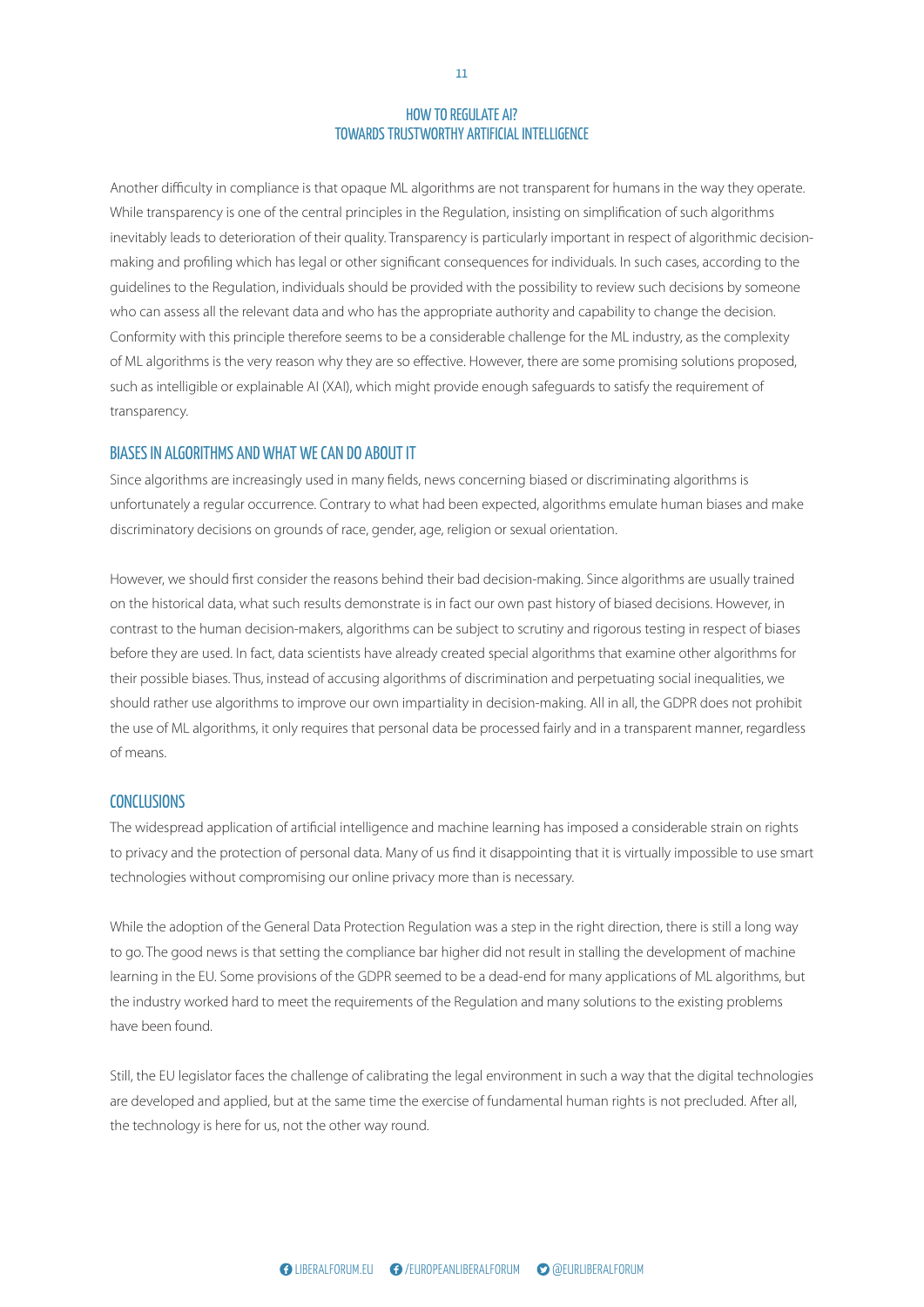#### EUROPEAN ND BA THE AI REGULATION WE NEED IS ABOUT CHECKS AND BALANCES, NOT ABOUT POLITICAL AGENDAS BY ALEKS JAKULIN

#### AI RISKS

In popular fiction, AI is often portrayed as enemy robots out to get us. That's an incorrect interpretation of the technology. The real interpretation is that billions of people, our institutions and companies, are vulnerable to mass surveillance. Furthermore, mass automation gives huge power to a very small number of people, creating a vulnerability to mass control. There are as yet no checks and balances that could prevent a disaster.

ican comedian Bob Hope told a version of this joke after a visit to Moscov<br>Sussia the radio listens to you"Excent that now 3.3 billion people have as radio. In soviet Russia, the radio listens to you. Except that now, 3.3 billion people nave a smartphone, ea<br>ophone controlled by software and connected to the Internet. Each smartphone is a listening device. Bu<br>al data, o Back in 1958, the American comedian Bob Hope told a version of this joke after a visit to Moscow: "In America, you listen to the radio. In Soviet Russia, the radio listens to you." Except that now, 3.3 billion people have a smartphone, each with a microphone controlled by software and connected to the Internet. Each smartphone is a listening device. Business, personal data, even government data are stored on the same infrastructure.

knowing. There are virtually no checks and balances yet. Instead, our AI regulations merely define penalties after the<br> fact. By then, it would be too late. The majority of smartphones are controlled by software from just two companies. We know very little about what is happening there: the software is proprietary, incredibly complex, and can change at a moment's notice without anyone

A realistic metaphor is that we're living in a city made of paper. It just takes one match. We need a fire code that limits and prevents casualties in case of a fire. We do not need an AI ethics discussion that regulates how the paper should be ethically and inoffensively folded. It's the flammability of paper that's the problem. We need to limit the amount of paper in one place, ensure sufficient space between paper objects, put fire extinguishers, hydrants, and hoses in place, moment. stance. This paper sets out to stress this importance, addition to a fire code, another example of a regulation is a constitution: it allows a country to continue operating even if a particular politician or political party goes breaks down. It slows down the fire by means of the checks and balances required by someone to exert power. create fire brigades, and implement fire inspections. To understand how this applies to AI, replace paper with data. In

To apply this thinking to AI, we should establish the separation of data, control, and access: along with audit trails and approval mechanisms that operate at a societal level. through the principle of a credible military deterrence,

The two countries that have the most advanced AI control are Russia and China. While available information is limited and to some extent a confidential matter for each state, it appears that Russia is testing separating its internet from other countries, a fundamental check and a balance mechanism. Russia also has a point of control for international communications, Roskomnadzor.

China has both of those, and has made an extra step. It has placed government officers within companies that process deterrence in regard to relations with Russia felt less important. However, in the decade three decades in the final was easy before 2014. Hints of what was yet to come 2014. Hints of what was yet to come 2014. Hints of what was large quantities of data and it implements active information control and surveillance. The inspectors/regulators are<br>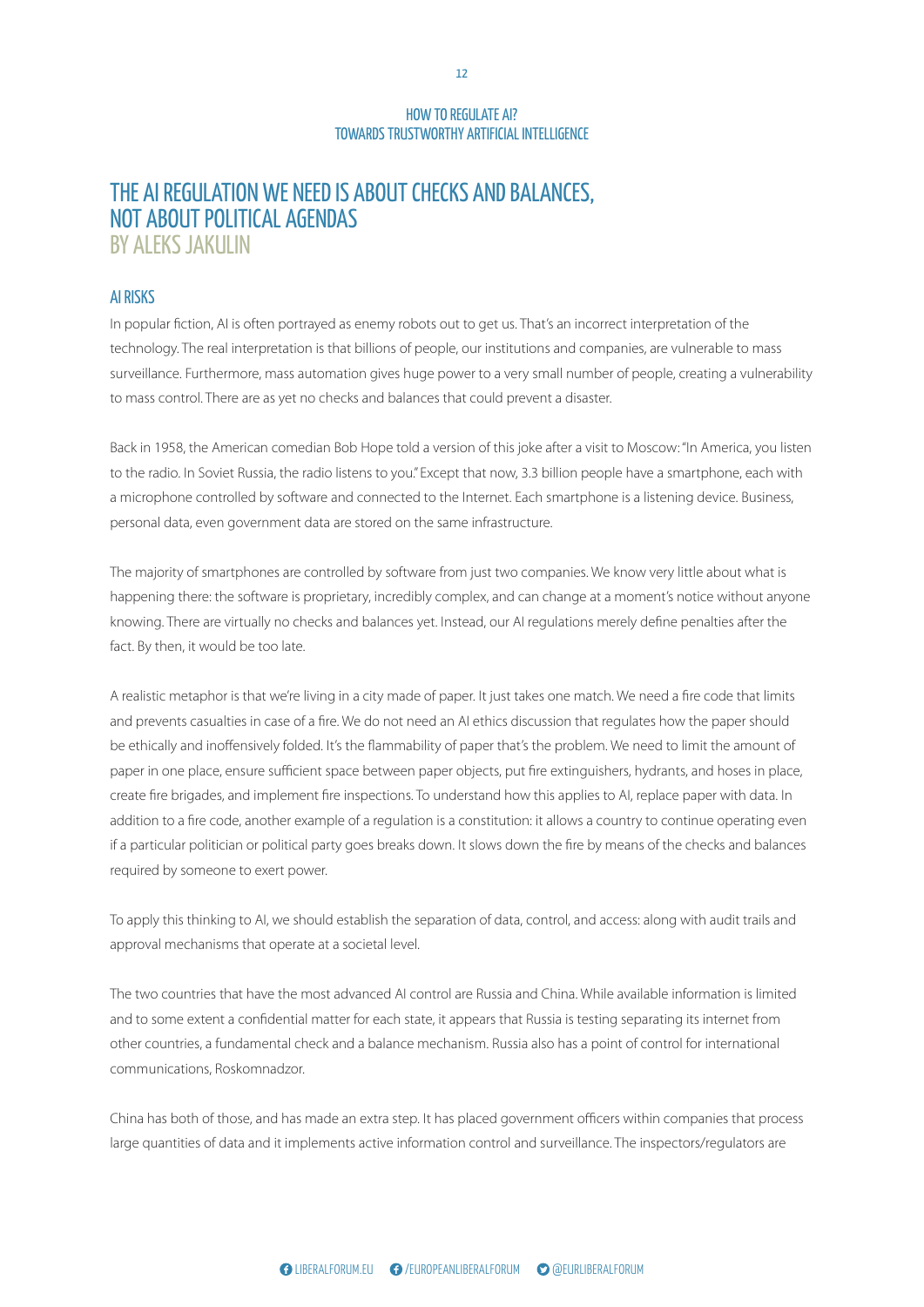torpal incr thus full-time and embedded in organizations, in contrast to external inspections and audits. Moreover, staffing and process are external and defined by the government, in contrast to relying on internal company staffing.

Western societies have historically relied on market competition to establish sufficient diversity to prevent catastrophic failures. The market has instead been allowed to become overly consolidated within a small number of so-called Big Tech companies. Since the market is no longer competitive, the regulators are moving in.

#### AI REGULATION PATTERNS

section will introduce a number of best practice patterns.<br>
Section will introduce a number of best practice patterns. It is of the utmost importance that the development of regulations is led by staff who are intimately familiar with the technology. Nonetheless, there are a few cognitive tools that can help regulators evaluate regulatory proposals. This

#### Security Thinking

<u>Se<mark>curity Thinking</mark></u><br>When developing important systems, we need to assume that an external adversary will attempt to benefit by attacking the system. Any control measure can be expected to be broken.

assume the maximum level of responsibility. Regulations based on liability will come in too late: after the damage has already been done. Moreover, executives often shield themselves from information that would make them liable – or they are simply not compensated well enough to

.<br>Thus, regulations should seek to limit the maximum impact of an adversarial attack. For example, India set a maximum relations and security studies. The greatest challenge is to find a balance building to prevent defeated by manually or automatically generating variants of the same message, making the regulation ineffective from the beginning. A discussion about the balance between deterrence reach of any individual message sharing to prevent the spread of false information. Unfortunately, this measure is easily<br>.

Security thinking is rarely developed among regulators but is a basic tenet of military strategy and cybersecurity.

## Enforceability

known as the Harmel report, has been the guiding the guiding the guiding  $\mathcal{L}_{\mathcal{A}}$ prentic galactors might be well interfedence, they adversary will defy regulation and seek to profit nonetheless. between the EU and NATO. These will be summarised at Even if regulations might be well-intentioned, they need to be enforced effectively. We need to assume that an

A regulation that is regularly violated can be seen as unethical: it places a cost on all the compliant parties, who bear the cost. At the same time, adversaries pay no cost of compliance, while actively benefiting from violations. When violations  $\mathcal{A}$  the end of the cold war, there was a significant was a significant was a significant was a significant was a significant was a significant was a significant was a significant was a significant was a significant w rapprochement in the 1990s and early 2000s between are not easily discovered, when evidence isn't collected, and when violators aren't penalised, such regulations hurt society.

All example of immed enforceability is the GDPN Difectiv collect and process personal images of EU citizens. A foreign company can do this with fewer consequences if it is operating outside EU jurisdiction. As a result, EU citizens are not protected from foreign data processors, while EU companies are less competitive. The EU has few ways to even audit such a matter. An example of limited enforceability is the GDPR Directive. For example, an EU company is not allowed to privately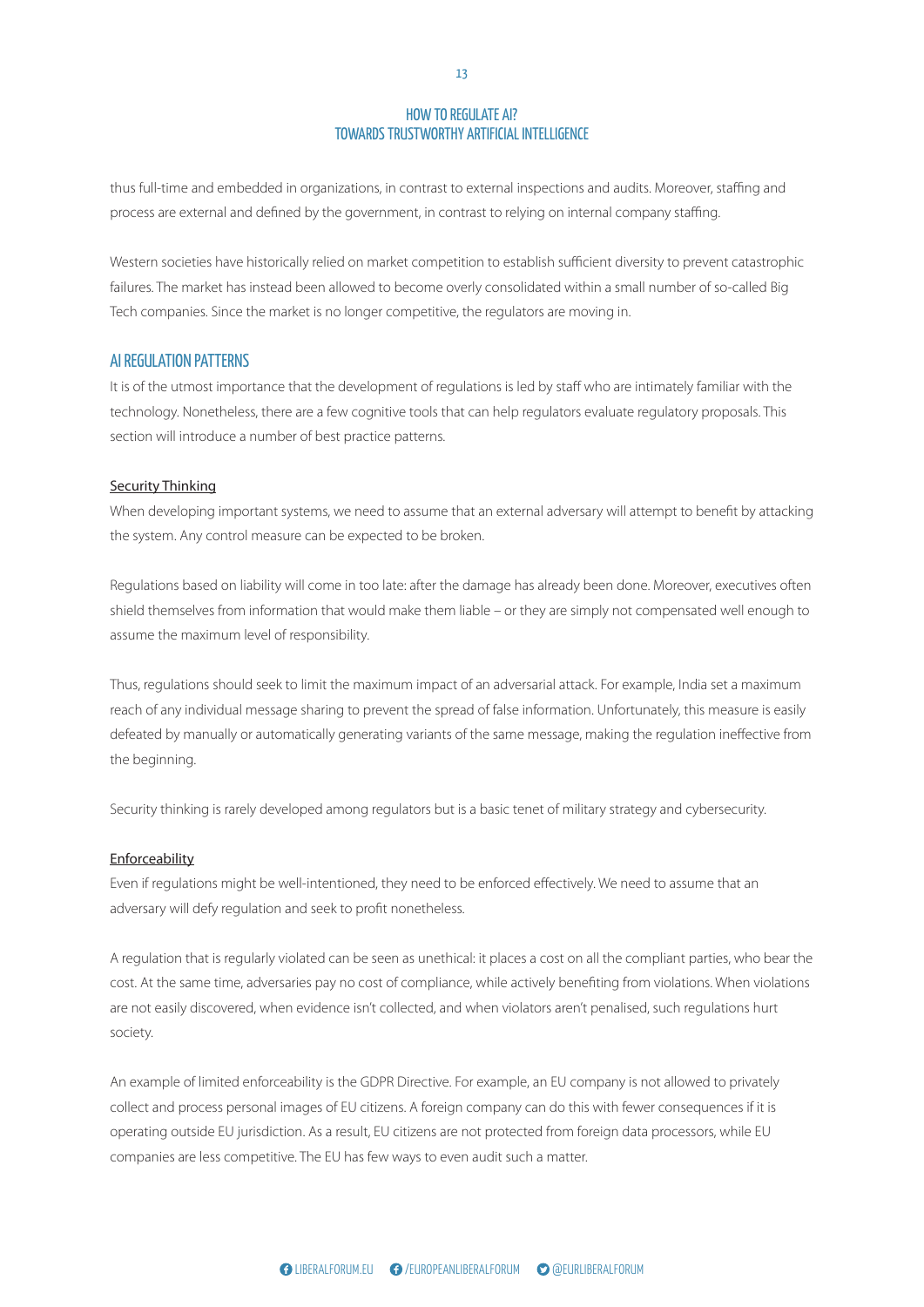#### Cost Consciousness

Some rules are so complex to understand and implement that their net benefit is negative for society.

An example of the failure to consider cost is the EU Cookie Directive: internet users have to provide endless consent solicitation even for the harmless uses of cookies that include shopping carts, affiliate links, or for counting the number of unique visitors. As an unintended consequence, the independent internet advertising industry in Europe has been decimated, giving an enormous advantage to a small number of foreign companies that were able to force users to consent.

decided that they will terminate their service to Europeans faced with the complexity of implementing full compliance,<br>even though very little actual information collection would have taken place. It is an attractive regul lobby: it creates a lot of opportunity for those who "help" organisations to comply.<br> Implementing GDPR has also proven to be exceedingly costly, where many compliant news organisations have simply even though very little actual information collection would have taken place. It is an attractive regulation for which to

#### Matching Modes

POLICY BRIEF BY JOHANNES LITH Digital systems operate at the speed of light, whereas humans move at the speed of our minds and feet. It's not too different from a policeman trying to control road traffic on foot. The police need fast cars and means to monitor and control traffic.

If we want regulatory systems to be effective for AI systems, we cannot rely on traditional legal review. Instead, the regulations themselves need to be implemented as digital code that has adequate oversight over the underlying relations and security studies. The greatest challenge systems, but man sumerent eneers und buildings th and pursuing good relations, while at the same time A discussion about the balance between deterrence systems, but with sufficient checks and balances that limit both abuse of power by inspectors or an attack on regulatory<br>. systems.

#### Containment

can be broken down into modules. Modules are controlled by different parties. Modules communicate with each other in a well-defined way. known as the Harmel report, has been the guiding To simplify regulation, we could employ the adage of "divide and conquer". Overly complex and overly powerful systems

All nost every digital carriera is a computer with full acc its software. While general-purpose computers are powerful, it makes more sense to limit the capabilities of certain devices. For example, a camera can record the video. The video can be transmitted to a specific device through a<br> specific network protocol. Because of its design, a camera cannot do anything else. Almost every digital camera is a computer with full access to the network: it can do whatever, and whoever, can replace

Personal information should perhaps not be stored with companies at all. Instead, it should be collected and shared as rapprochement in the 1990s and early 2000s between Russia and the Western and the Western relationship we're used to with post office envelopes. in relations between the West and Russia. It made needed by specialised personal data stores, for example separating the address from the contents of the message, as

Containment is a fundamental tool for creating robust and secure information and computation infrastructure.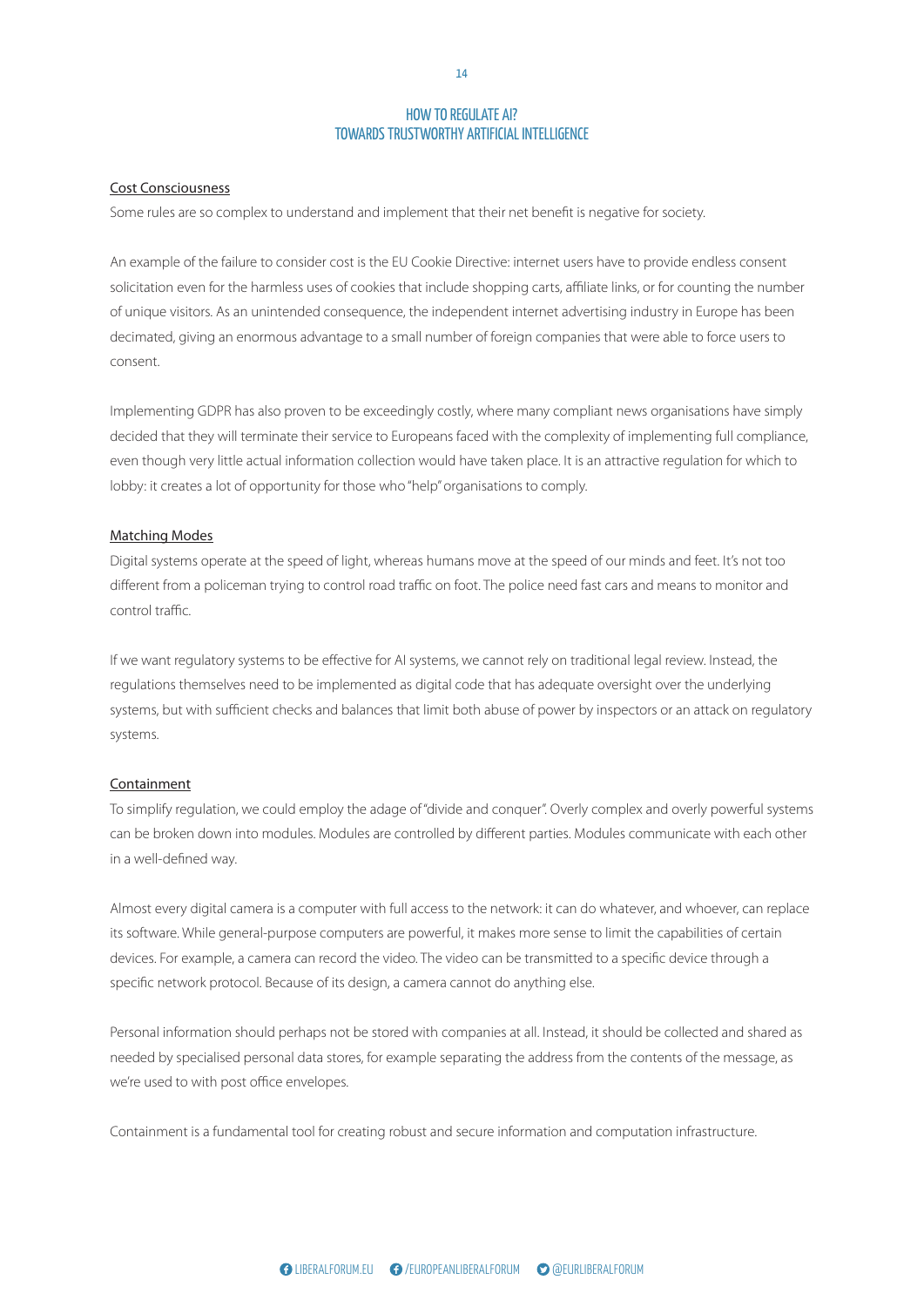#### Standardisation

Standards establish interoperability between organisations and devices. It was communication standards that established the World Wide Web and internet protocols. These standards have allowed thousands of companies and billions of devices to connect.

If we establish standards that will facilitate interoperability at the data and logic level between companies, individuals, organisations, governments, and regulators, the regulation will operate through and on top of such standards, creating a considerably more manageable system.

 $\mathbb{R}^n$  and  $\mathbb{R}^n$  are  $\mathbb{R}^n$  and  $\mathbb{R}^n$  are  $\mathbb{R}^n$  and  $\mathbb{R}^n$  are  $\mathbb{R}^n$  and  $\mathbb{R}^n$  are  $\mathbb{R}^n$  and  $\mathbb{R}^n$  are  $\mathbb{R}^n$  and  $\mathbb{R}^n$  are  $\mathbb{R}^n$  and  $\mathbb{R}^n$  are  $\mathbb{R}^n$  Standards will also reduce the cost of collaboration between smaller organisations, reigniting the digital economy that's currently trapped within the Big Tech.

#### **Certification**

<u>Ce<mark>rtification</mark></u><br>Our devices and medicines need to be tested and certified before they can be sold. We already have certification for communication devices. We need certification for any kind of data collection and surveillance, for personal data access, and similar. To make certification tractable, we need to establish standards and containment strategies.

#### Bottom-Up Thinking

THRODUCTIONS<br>It is attractive to attempt to create an all-encompassing piece of regulation top-down. It rarely works. As with all natural things, new technologies start small, and if they work, they grow. When it becomes clear what works, standards emerge, and they can be followed by certification. relations and security studies. The greatest challenge

To proceed, we should focus on the most threatening types of AI and data failures and attacks. Removing one threat at a time is the way to move. At the time of writing this (end of 2019), the most worrying are:

- massive Big Tech data stores
- our reliance on Big Tech to provide news and search results  $\frac{1}{\sqrt{2}}$ state of relations, water between the balance between the balance between the balance between the balance between the balance between the balance between the balance between the balance between the balance bet
- our dependence on Big Tech to provide computation and storage
- known as the Harmel report, has been the guiding principle for the North Atlantic Treaty Organization Atlantic Treaty Organization Control of Captus Control of • uncontained IoT and mobile devices capable of surveillance and disruption the end of the profit with an outline of a liberal with an outline of a liberal structure of a liberal structure of  $\alpha$
- the difficulty of verifying information

#### through the principle of a credible military determines of a credible military determines of a credible military determines of a credible military determines of a credible military determines of a credible military determi

**owhership**<br>AI can be seen to be somewhere between a machine and a wild animal. Like wild anima precautions. The concepts above can help us categorize, regulate, and contain different AI systems based on the rapprochement in the 1990s and early 2000s between maximum damage they can cause. AI can be seen to be somewhere between a machine and a wild animal. Like wild animals, AI carries a certain amount in relations between the West and Russia. It made of risk and unpredictability. The owner should be responsible for keeping the AI in check and assuming the necessary

#### on Russia as a future member of  $\mathcal{S}$  as a future member of  $\mathcal{S}$  and  $\mathcal{S}$  possible and  $\mathcal{S}$  and  $\mathcal{S}$  are a future member of  $\mathcal{S}$  and  $\mathcal{S}$  and  $\mathcal{S}$  are a future member of  $\mathcal{S}$  and  $\mathcal{S}$ Safety

AI is a new technology, so many claim skills, but they might not necessarily know what they're doing. There is abundant sloppiness in how data is collected, validated, processed, and stored. Much like food safety, we need data safety.

15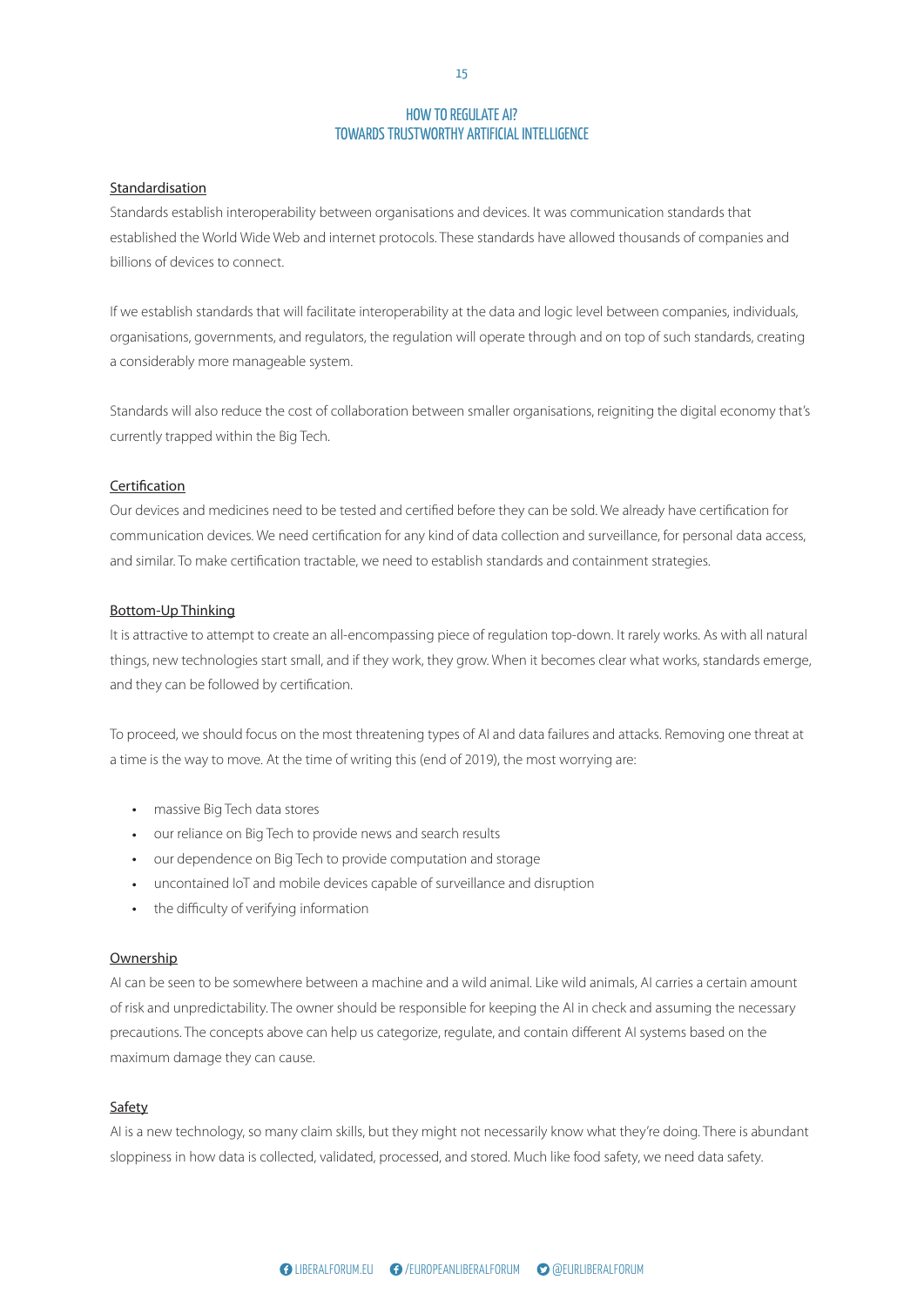$\overline{E}$ Moreover, the algorithms need to be methodologically sound, and we can check this the way inspectors verify food preparation and storage: AI model safety.

AI systems implementing essential functions for society need to be tested and certified by organizations that practice security thinking and stress-test an AI's performance in adversarial circumstances, for example analysing the contamination with unsafe data, or checking the AI outputs on a regular basis.

#### **CONCLUSION**

DETERRENCE AND DETERRENCE AND DETERMINENT ON THE SERVICE AND DISTURBANCE AND DISTURBANCE AND DISTURBANCE AND DISTURBANCE AND DISTURBANCE AND DISTURBANCE AND DISTURBANCE AND DISTURBANCE AND DISTURBANCE AND DISTURBANCE AND D A successful approach to AI regulation will prioritize large risks over small partisan issues, and clear-and-present dangers of data leakage and device control over the impact of hypothetical technologies that are still decades away. Moreover, it will engage AI practitioners over outsiders.

I have attempted to illustrate the dangers of the digital world we have created over the past two decades. I have show<br>how Russia and China in many ways control AI dangers more effectively than the West. Finally, I have pr patterns for analysis of regulatory proposals. I have attempted to illustrate the dangers of the digital world we have created over the past two decades. I have shown

and the institutions, infrastructure, and legal practices around data. AI is dependent on data, so by regulating data, we will begin regulating AI. Instead of the Chinese model of embedded control, we should implement data infrastructure that lowers both risk and cost of security. relations and security studies. The greatest challenge Europe has pioneered if not capitalized on several of the most transformative technologies of the past century: the GSM cell telephony standard now adopted across the world, and the Web standards. We now need to formulate and define

The data regulation should work both from bottom-up in terms of regulating devices, data, and platforms, as well as top-down in terms of managing government data. There is an urgency to implement a bottom-up approach to ensure security and robustness: there are significant societal risks. As for the top-down approach, the data controlled by the the ability of each country to attempt a slightly different approach. One of the existing early examples is the Estonian X-Road system. After about a decade of such divergent work, the best-performing paradigms can converge and serve known as the Harmel report of the guiding and are guiding to the guiding  $\frac{1}{2}$ principal for the North Atlantic Treaty Organization of the North Atlantic Treaty Organization of the North Atlantic Treaty Organization of the North Atlantic Treaty Organization of the North Atlantic Treaty Organization o government can be stored and accessed in a better way. There is no best model yet, and the strength of the EU lies in between the EU and NATO. These will be summarised at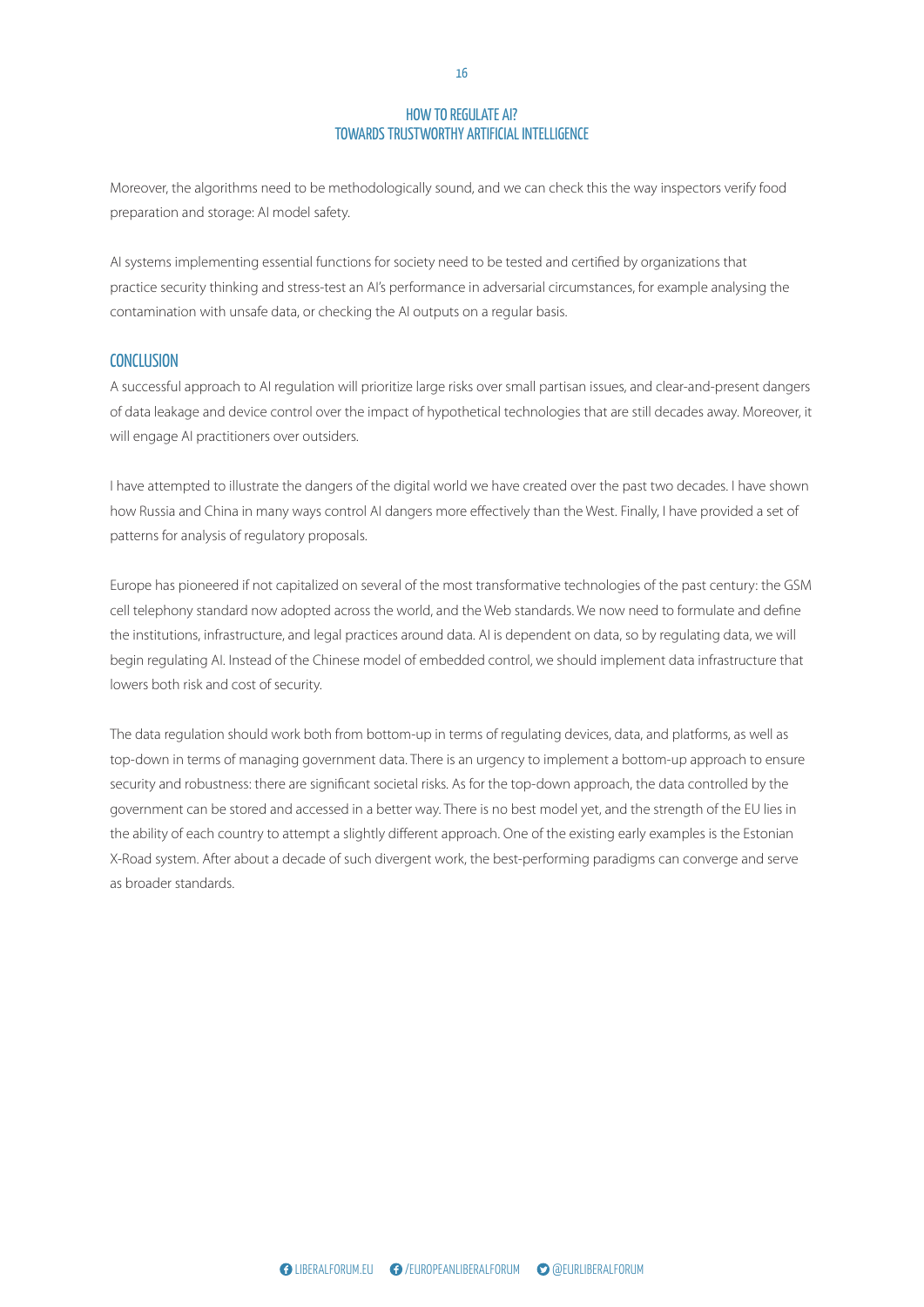## GLOBAL AI: THE ROLE OF THE EU BY NINA PEJIČ

In the cases, immediate guidelines to industries.<sup>12</sup> Governments add, in some cases, immediate guidelines to industries.<sup>12</sup> Governments additional a more active role in enhancing their Al ecosystem to further their shifting up a gear and taking a more active role in enhancing their AI ecosystem to further their gains from the 'new<br>technology revolution'.<br>. The current rapid development of artificial intelligence (AI) represents a powerful tool, not only for private companies that are driving progress in the field, but also for the economic, political and military advancement of individual countries, as well as supranational actors such as the European Union. Looking beyond gross domestic product (GDP) enhancement,<sup>10</sup> the potential applications of AI are extremely diverse, making it the key technology of our time. Countries that choose to opt in to this development aim to develop optimal ecosystems for the research, usage and advancement of AI technologies.<sup>11</sup> Until recently, their predominant approach was focused on providing funding opportunities, especially for research; now they are setting regulatory boundaries, providing direct incentives and needed infrastructure and, in some cases, immediate guidelines to industries.<sup>12</sup> Governments across the globe are now technology revolution'.

Amazon, Facebook, Microsoft and Alphabet). At the research level, the United States remains highly invested in AI and official criterying teemiologies. The national selence road research.<sup>213</sup> However, AI development in the US is not primarily driven by state-funded opportunities, but stems from the largest annual net capital inflow in the world and the largest number of AI start-ups, with its AI start-up ecosystem receiving the most private equity and venture capital funding. Moreover, the US is the leader in the development of both traditional semiconductors and the computer chips that power AI systems. There are also softer elements, such as a highly developed mergers and acquisitions culture, access to business infrastructure (PR firms, legal counsel etc.), access to distribution and partnership opportunities, the higher cost of labour that attracts elite talent, experienced management and abo a phenomenon or an establishment of the Report of the Report of the Report of the Report of a big power struggle for the space between NATO other emerging technologies. The National Science Foundation (NSF) currently invests over \$100 million each year in AI<br>. by presenting a liberal view on reasons for the current management and also a phenomenon of an established 'entrepreneurial culture ecosystem'.<sup>14</sup> The United States (US) has historically left technology companies unimpeded by oversight or regulation. This approach, combined with a very tech-appreciative consumer market, has been visibly successful: the world's five largest technology businesses - with a combined market capitalisation of over \$3 trillion - are all US companies (Apple,

Nevertheless, where the US has established a strong lead in AI discovery, it is increasingly likely that China may dominate the implementation and industrialisation of AI. The strength of China's economy is a synergy between government policies and market forces. Due to the size of its market, China has advanced commercial capabilities in AI, but also a very coherent national strategy. The Chinese government introduced several strategies with regard to AI,<sup>15</sup> with the most concrete being the New Generation Artificial Intelligence Development Plan (2017), in which it outlined the Chinese path to becoming the leading global AI power by 2030. The Three-Year Action Plan for Promoting

After the end of the cold war, there was a significant

<sup>10</sup> The global market for AI is projected to reach \$37 billion in revenue by 2025 and contribute up to \$13 trillion to the global economy by 2030 as this technology transionnis more and more sectors. See more at Jacques bugning, Jeongmin Jeong, James Man<br>Modeling the impact of AI on the world economy," McKinsey Global Institute, September 2018 transforms more and more sectors. See more at Jacques Bughin, Jeongmin Seong, James Manyika, Michael Chui, and Raoul Joshi, "Notes from the AI frontier:<br>Modeling the impact of ALon the world economy" McKinsey Global Instit

<sup>11</sup> Stiftung Neue Verantwortung. 2019. Artificial Intelligence and Foreign Policy. Available at: https://www.stiftung-nv.de/en/project/artificial-intelligence-andforeign-policy

<sup>12</sup> FTI Consulting Inc. 2018. The Global Policy Response to AI. Available at: https://euagenda.eu/upload/publications/untitled-128126-ea.pdf

<sup>13</sup> Forbes. 2019. Who Will Lead In The Age Of Artificial Intelligence? Available at: https://www.forbes.com/sites/danielaraya/2019/01/01/who-will-lead-in-the-ageof-artificial-intelligence/#6ab5a0236f9

<sup>14</sup> Centre for Data Innovation. 2019. Who Is Winning the AI Race. Available at: https://www.datainnovation.org/2019/08/who-is-winning-the-ai-race-china-the-euor-the-united-states/<br>15 All of them are a continuation of the 13th Five Year Plan, Belt and Road plans for digital connectivity, and the industrial Made in China 2025 plan. or-the-united-states/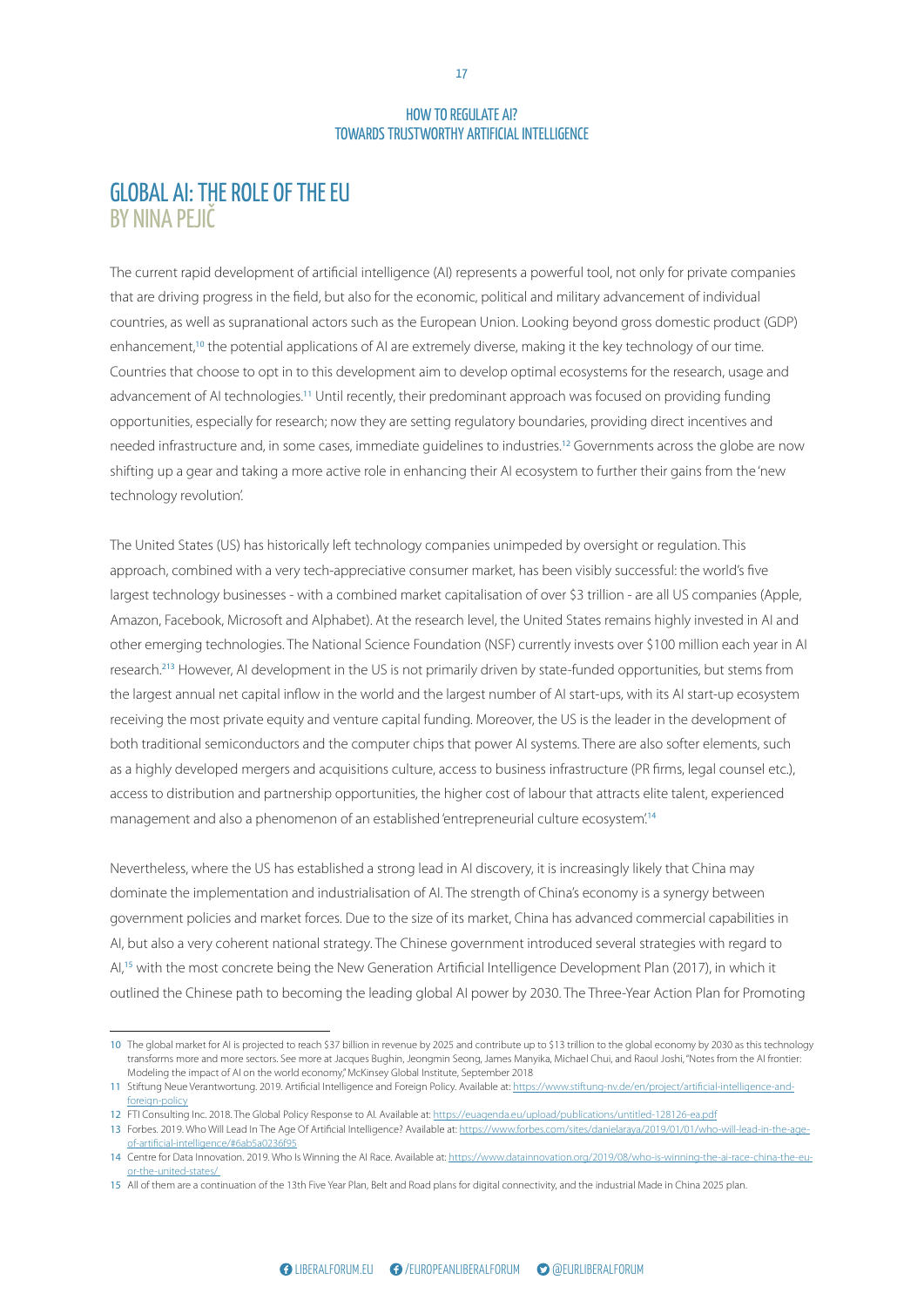$\cdot$  (2010  $\cdot$ Development of a New Generation Artificial Intelligence Industry (2018–2020) introduces measurable indicators, objectives and goals to implement the overall development plan established in 2017. Several offices established China's top tech companies teamed up with the government to set up China's AI 'national team' to assist with the<br>country's bid to become the leading global AI innovator. under the Ministry of Science and Technologies are responsible for the implementation and coordination of AI-related projects and are intended to foster the Chinese AI ecosystem through several measures.<sup>16</sup> The latter are governmentled subsidies and public contracts both at central and local level, loose regulations that facilitate an advantage when it comes to AI applications relying on big data sets, building physical infrastructure that (sometimes completely free-ofcharge) supports a start-up ecosystem in large innovation centres. The national plan incentivising local provinces and municipalities is extremely effective due to inherent provincial competition in China.<sup>17</sup> From a cross-border perspective, many top tech companies in China also continue to acquire AI-related technology and "know-how" through notable investments abroad (e.g. the US's NVIDIA partnering with Alibaba and Huawei to build an AI city platform). Moreover, country's bid to become the leading global AI innovator.

be difficult to create new opportunities for its young scientists at home. Public institutional support mentioned in the China example (subsidies) should be increased but developed smartly with strong monitoring processes (nevertheless without great bureaucratic obstacles). We can observe the negative consequence of the lack of control over support relations and security studies. The greatest challenge is transmitted and a better between building trust of the balance building strong trust of the strong trust of and subsidies, which has hindered their progress. Reports that some leading companies depend on government funding for 30 to 68 per cent of their profits reveals an issue with over-reliance on subsidies – a problem that has historically plagued a number of sectors promoted top-down by the Chinese government. A discussion about the balance between deterrence funding in China, where the AI sector recently suffered from an allocation of resources, particularly in relation to funding<br> -<br>The European Union (EU) has an opportunity to learn from both the advantages and disadvantages of the approaches of the currently leading AI powers. The EU should focus on observing the unintended consequences of both or the approaches, as well as adopting good practices. In the latter, it should focus on access to a larger pool of (both patient and venture) capital that would support seed stage ideas and later the scaling up process, as is the case in the US. With increased access to risky capital and its existing first-class talent and academic research excellence, it should not

EU countries should also focus on spending larger parts of their individual GDPs on supporting innovation processes and developing 'self-confidence' in (national and European) AI strategies. European strategies do develop good known as the Harmel report, has been the guiding approaches and ideas that are amplie to Edrope, but innovative development of AI ecosystem in the region. Looking at China again, the country developed a very specific set of measurable goals and objectives to be reached by different levels of governance – the state level, provincial level and city level, that all support innovative environment. The problem of European strategies is that they lack such<br> a set of more concrete goals and measurable indicators of progress and outcomes (of course based on common to strengthen the AI ecosystem) and output (e.g. achievement of results) indicators. The question of how to define rapprochement in the 1990s and early 2000s between achievement indicators and now to measure progress. what a strong AI ecosystem means for Europe. between the EU and NATO. These will be summarised at approaches and ideas that are unique to Europe, but lack systematic indicators and benchmarks that would support the<br> in relations between the West and Russia. It made achievement indicators and how to measure progress is also important, as it puts us in a position to better understand<br> European values and existing practices). Such measurable indicators should consist both of input (e.g. policy measures

<sup>16</sup> Sheenan, Matt. 2018. How China's Massive AI Plan actually works. Available at: https://macropolo.org/analysis/how-chinas-massive-ai-plan-actually-works/

<sup>17</sup> For example, the Shanghai government issued its own implementation plan for new generation Al; Beijing announced a major new Al-focused industrial park<br>To be constructed in Montourau District: Cuangzhou Jaunchod an Inte to be constructed in Mentougou District; Guangzhou launched an International Institute of AI; and many other districts have promised funds for AI research.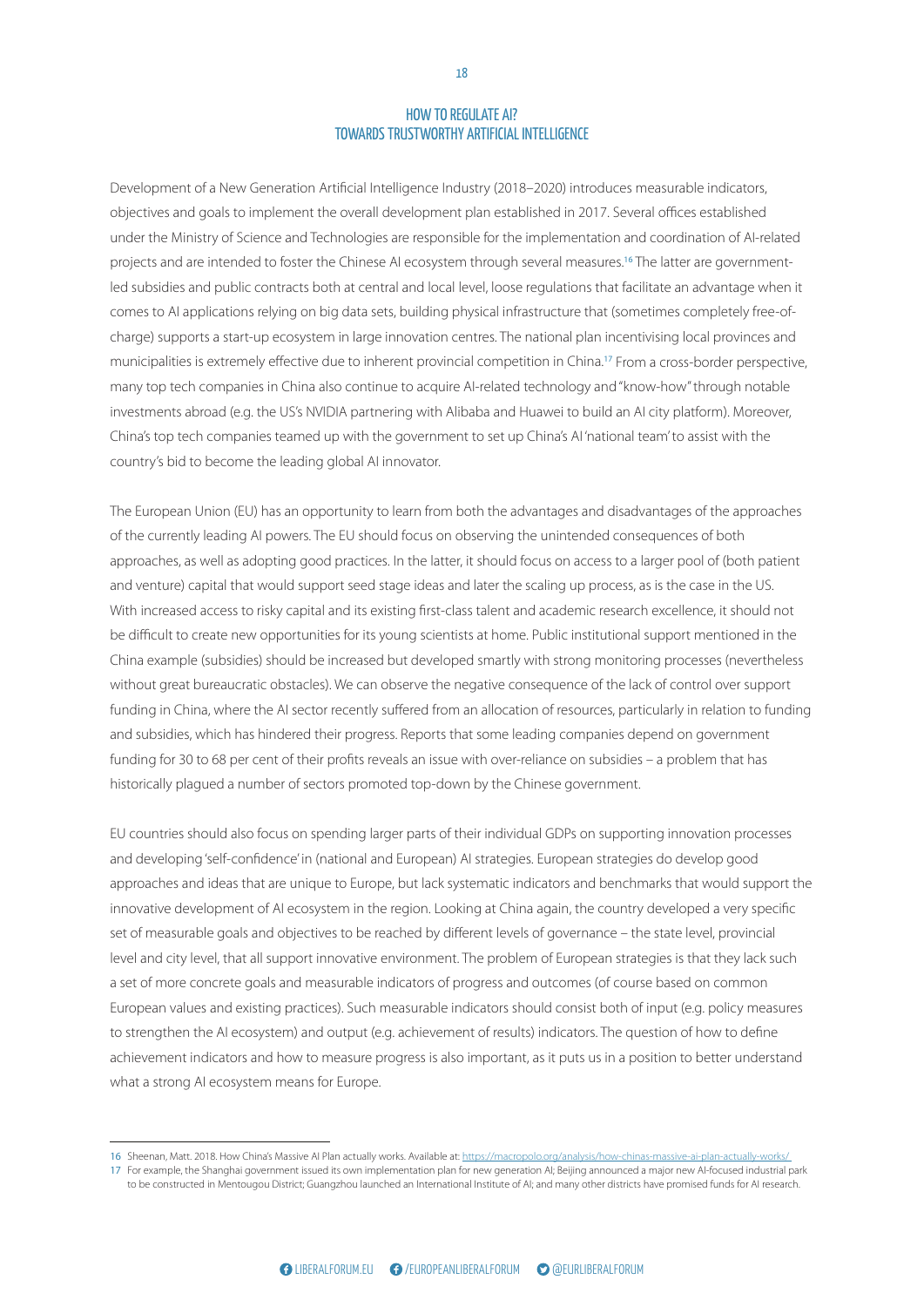$\frac{1}{2}$ One of the advantages of the EU environment is the strong regulatory mind-set of its citizens and political leadership. Taking into account the US example, this mind-set is the very reason for the positive and trustful relationship of EU citizens towards AI development inside the EU area: while the US has truly made significant advances in AI, these, however, also encouraged negative publicity that influences the consensus on what the national strategy should be and, in the long run, can have consequences for the fragmentation of resources needed for AI development. Nevertheless, when it comes to taking the step of passing laws on the potentially negative impacts of technology, Congress is hesitant, pointing out the inherent insecurity of the regulation environment in the US. The extremely negative consequences of incorrect or absent regulation are also visible in China: in recent years, several domestic companies cheated the system in order to secure subsidies, which revealed that local authorities lack the industryspecific expertise necessary to regulate the market, similarly to the US.

Thus there are several areas of possible improvement which could define what precisely is the EU's '3rd way' in the global AI context. The 'AI revolution' in Europe is perceived as a wave coming from abroad that threatens its social,<br>political and economic model. However, the EU should seek, not to restrain, but to govern AI development into the strategically and financially thought-through direction that both the US and China often lack.<br> political and economic model. However, the EU should seek, not to restrain, but to govern AI development – guide it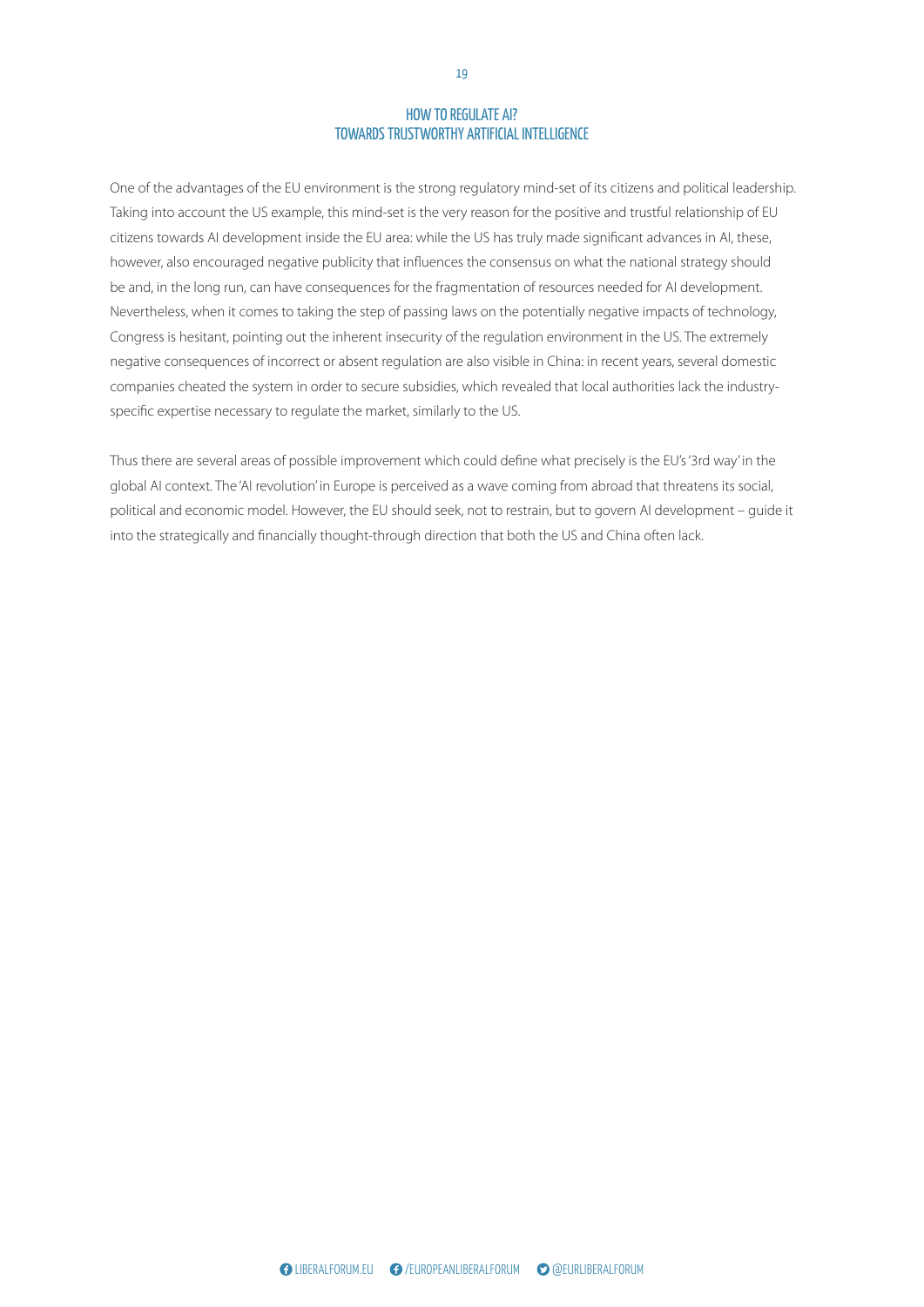## **EPILOGUE**

agents. Algorithms are tools developed and programmed to achieve human goals; 3. The algorithms must be designed<br>to ensure reliable operation and security; 4. It must always be clear who is legally responsible for the algo regulation (the result of a search for the right balance between regulation, which establishes appropriate legal premises,<br>and self-regulation of the AI industry), certification etc. Fear of AI is unnecessary - AI systems are currently quite simple tools, designed to perform (with "superhuman" efficiency) certain (narrow) tasks (e.g. examine data) – which is quite different from broader and deeper AI systems, which are commonly presented as science fiction. But AI does not come without serious risks and it does have a significant impact on our lives, so from a liberal perspective it must be ensured that the development and use of AI is in accordance with our values, human rights, ethical principles and "security mindset"; and that will most probably be achieved by a mixed set of legal rules in order not to hold back future progress: a general framework e.g. "Golden rules" (general rules of principle) regarding the development and use of algorithms (as written above or simplified 1. algorithms should not be developed solely or primarily to kill or harm humans; 2. People, not algorithms, are responsible to ensure reliable operation and security; 4. It must always be clear who is legally responsible for the algorithm), "smart" and self-regulation of the AI industry), certification etc.

responsising for the result pased on due unigence in the development and dse or the algorithm), and so we duopt<br>some international guidelines or, in the case of the EU, at least a regional directive, so that Member States easily transpose regulation into national law (because not every country can regulate it in its own way). It is somehow worldviews is a classical building block of international building block of international building block of in<br>The classical building block of international building block of international building block of international clear that some exact "classical" legal rules, or instructions are not always the right approach to solving these issues. It may be necessary to introduce some general compulsory insurance for financial protection against physical and other injuries resulting from a malfunction of the algorithm. The question of transparency remains, because even if (despite trade secrets) you have full insight into the algorithm code itself, it is likely that you would still not know where the problem lies. Once we have the general framework we can tackle regulation a little more specifically; first we find some flexible definitions (such as in the case of nanotechnology regulation), then we perform a risk assessment and focus on the responsibility for the result (based on due diligence in the development and use of the algorithm); and so we adopt

People do something simply because they want it; we go through the list of arguments for and against, and nevertheless we can (intentionally) make a "bad" decision. Algorithms are not good or bad, fair or unfair, just or unjust hereful case we can intermotionly make a bad acc annough a person can put these values linto the uest discriminatory results because of using (human made) historical biased data – in the forefront it is the responsibility of the human operator in the background; but should he assume also the legal responsibility if the algorithm works poorly, dishonestly and unfairly? The problem with complex algorithms is that they are not always predictable. The code itself can be buggy (mainly because developers are under a lot of time pressure these days and all too often they run out of  $\sigma$  the end of the cold war, the cold was a significant was a significant was a significant was a significant was a significant was a significant was a significant was a significant was a significant was a significant wa rapprochement in the 1990s and early 2000s between the 1990s penalise poor results without actually regulating algorithms? between the EU and States will be summit just of anyward although a person can put these values into the design of the algorithm and also algorithms themselves can come to The events in Ukraine in early 2014 led to a major shift States trillion-dollar stock market crash, or when the Knight Capital Group lost \$440 million in 2012 etc.). Should we just<br>. time for quality control). We certainly already have cases where things went really wrong (Flash Crash in 2010, a United

In reality, it may not be as difficult as it might seem at first glance. Namely, at least we usually always have a person in the background, a "supervisor" or someone who commissioned, developed and "let" an algorithm into the world. In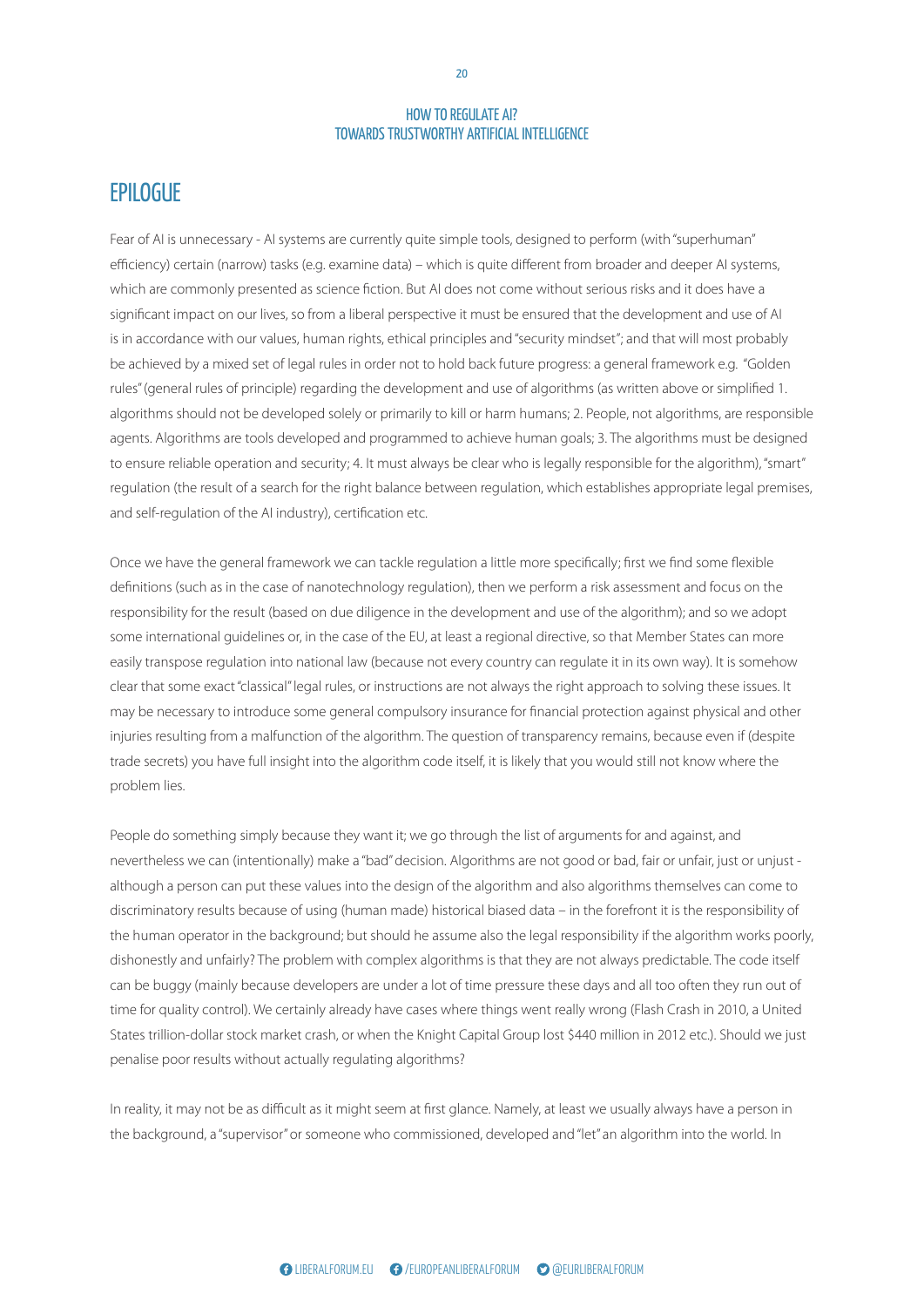$\epsilon$ addition, we may have "classic" documentation ("memos", "hot documents") that contains critical information about the case and may tell us what the real goals in the background were (such as "destroy the competition"); we may not understand the operation of the algorithm, but we understand those. As, in the end, we also have, after all, the results; regardless of which algorithm was used. We also have some judgments where the companies had to take responsibility for their algorithms (e.g. the German court required Google to remove offensive autocomplete results) and at least indirect legal regulation of the algorithms (e.g. legislation for autonomous vehicles).

It is important to inspect the entire data value chain because a lot of AI systems are built from data sets collected from around the world and they are the core of functionality of those systems. It is not enough to inspect just the functionality of algorithms.

There is a clear and important need for transparency of how algorithms work – to understand what technologies are<br>used (by governments, big companies etc.) and how they affect us, but the key idea is that when designing systems<br>such as self-driving cars there is a key lack of standards or procedures, how to take ethical and moral stan account at the time of development (which is a key difference to "traditional" engineering). Because these AI systems such as self-driving cars there is a key lack of standards or procedures, how to take ethical and moral standards into should in the end take decisions on their own – they are the ones who, in a fragment of a second, choose an action. It is up to engineers developing these systems to encode and enshrine into these systems the logic that guides their actions.

In the end it all comes down to the ethical principles of the society that we decide to live in; it is complicated and it is an emergent property of society, because these rules are not typically something that any society builds just by sitting relations and security studies. The greatest challenge abalance a balance building trust of the specific day, this is t global sense; because from society to society these principles may differ a lot – but these are the only end base for any such decision making, which can then only be distilled through an engineering process into these AI systems. It would also be ethical for AI to remain solely for the benefit of mankind and not to be used to create an advantage over another A discussion about the balance between deterrence down and writing them on any specific day, this is a process that takes many generations and is non-universal in a<br>. society.

Al or algorithm regulation itself is basically an experiment where we will not have a "single and definitive solution". It is known as the Harmel report, has been the guiding a complex maccurate process, which is origoing, and precisely) regulate them. But along this process one of the major roles and global values of the EU – also in a modern and technological advanced society – is to defend and secure our fundamental human rights, our democracy and the rule of law – because it looks like nobody else will. between the EU and NATO. These will be summarised at a complex inaccurate process, which is ongoing, and only when we face concrete problems will we be able to (more<br>

its research data is fairly used by other countries and companies and that they also share their data in return. rapprochement in the 1990s and early 2000s between  $\mathcal{L}$  relations between the West and Russia. It made  $\mathcal{L}$ The EU should also continue promoting open science and open data but, on the other hand, it should make sure that

21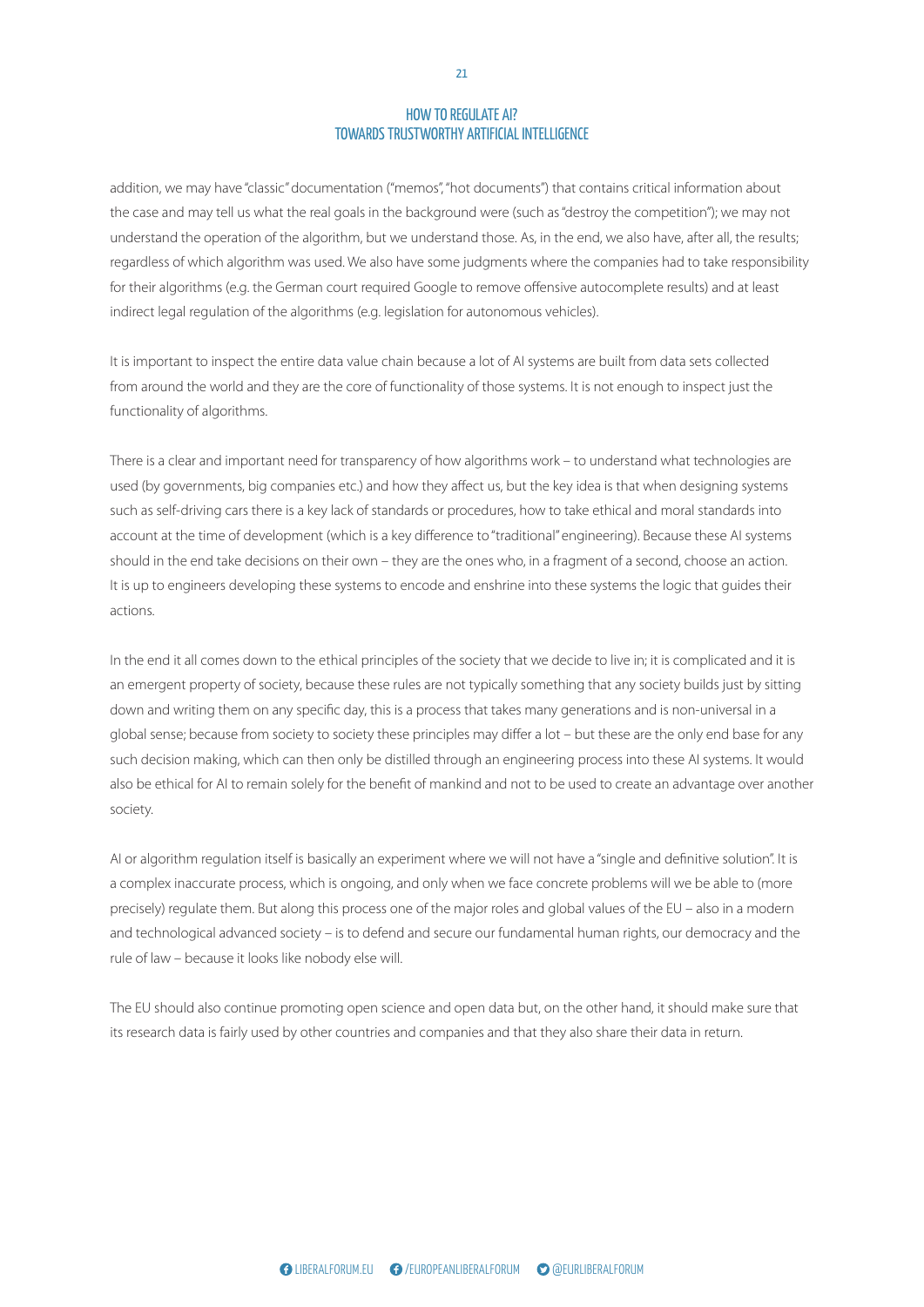## POLICY RECOMMENDATIONS

#### • **Down-to-earth approach**

The real problems of AI in today's society are a lot more down-to-earth than news coverage might sometimes imply. Wild speculation only hurts discussion on how to address these. Related big problems, such as self-driving cars, automatic mass surveillance systems, or autonomous military weapons, need a lot of thought and debate, but it needs to be level-headed and fact-based. Better public understanding of artificial intelligence would not only enable better dialogue regarding these big problems but would also alleviate a lot of them by informing peoples' actions.

#### • **Strive to technological literacy**

The principles of AI algorithms used today can be understood using high-school-level mathematics. The payc<br>would arguably be greater than just mitigating existing problems. These methods can be used by individuals as tools to enhance their lives and work. We should strive towards equipping everyone, especially children and<br>young adults, with the skills for being wary of and handling something so impactful. The principles of AI algorithms used today can be understood using high-school-level mathematics. The payoff young adults, with the skills for being wary of and handling something so impactful.

# • Trustworthy Artificial Intelligence

of decisions, and also with uncertainty about the correctness of machine decisions. If there is a considerable<br> Understanding a machine's decisions and intentions is also essential in cases where a human and a machine worldviews is a classical building block of international building block of international building block of in cooperate in solving a task. Methods for automated explanation generation are being developed in the area of AI now popularly called Explainable Artificial Intelligence (XAI). Given the importance of explanation in building Trustworthy AI, more research in XAI should be supported. possibility that a machine's decisions are incorrect or debatable, then the explanation is needed all the more. between the European Union (EU) and Russia are also are also are also are also are also are also are also are a Trustworthy AI is one of the declared goals of European Commission. An important component of Trustworthy AI is the ability of the system to explain its decisions. The need for explanation increases with the importance

#### **• The importance of ethics in the AI development**

Today we have AI that can also make decisions and also influence our decisions. Therefore, the issue of ethical Therefore respect for ethical standards and the maintenance of human control must be accomplished in the Council on the Future Tasks of the Alliance, better known as the Harmel report of the guiding the guiding the guiding and disc not to be used to create an advantage over another society. AI comes to the fore. When AI makes important decisions, it is important that they are the "right decisions". deterrence and dialogue, as well as the division of tasks future of an AI-enriched society. It would also be ethical for AI to remain solely for the benefit of mankind and<br>.  $\mathsf{ct}(\mathsf{y}, \mathsf{y})$ 

### **•** Importance of human rights protection in AI

It must be ensured that the development and use of AI is in accordance with our liberal values, human rights, ethical principles and "security mindset". The regulation of development and use of AI will most probably be achieved by a mixed set of legal rules in order not to hold back future progress: a general framework (general After the end of the cold war, there was a significant rapprochement in the 1990s and early 2000s between definitions should be found, a risk assessment and focus on the responsibility for the result should be performed (based on due diligence in the development and use of the algorithm); afterwards the EU should adopt some regional guidelines, so that Member States can more easily transpose regulation into national law. It may be necessary to introduce some general compulsory insurance for financial protection against physical and other injuries resulting from a malfunction of the algorithm. The events in Ukraine in early 2014 led to a major shift "classical" legal rules, or instructions are not always the right approach to solving these issues. Some flexible<br>rules of principle) regarding the development and use of algorithms, "smart" regulation, certification etc. Exact